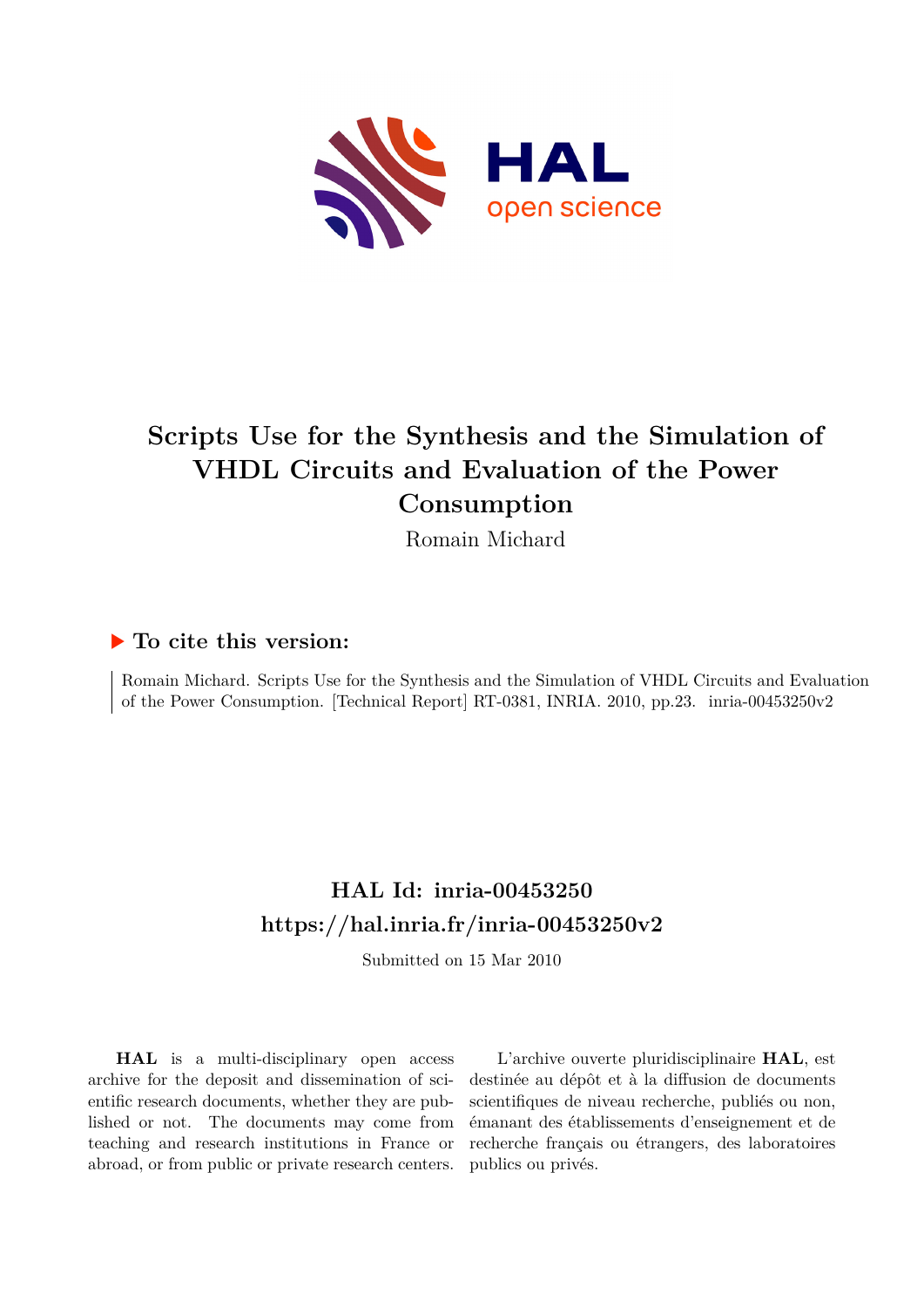

INSTITUT NATIONAL DE RECHERCHE EN INFORMATIQUE ET EN AUTOMATIQUE

# *Scripts Use for the Synthesis and the Simulation of VHDL Circuits and Evaluation of the Power Consumption*

Romain Michard

# N° 0381 — version 2

initial version Février 2010 — revised version Mars 2010

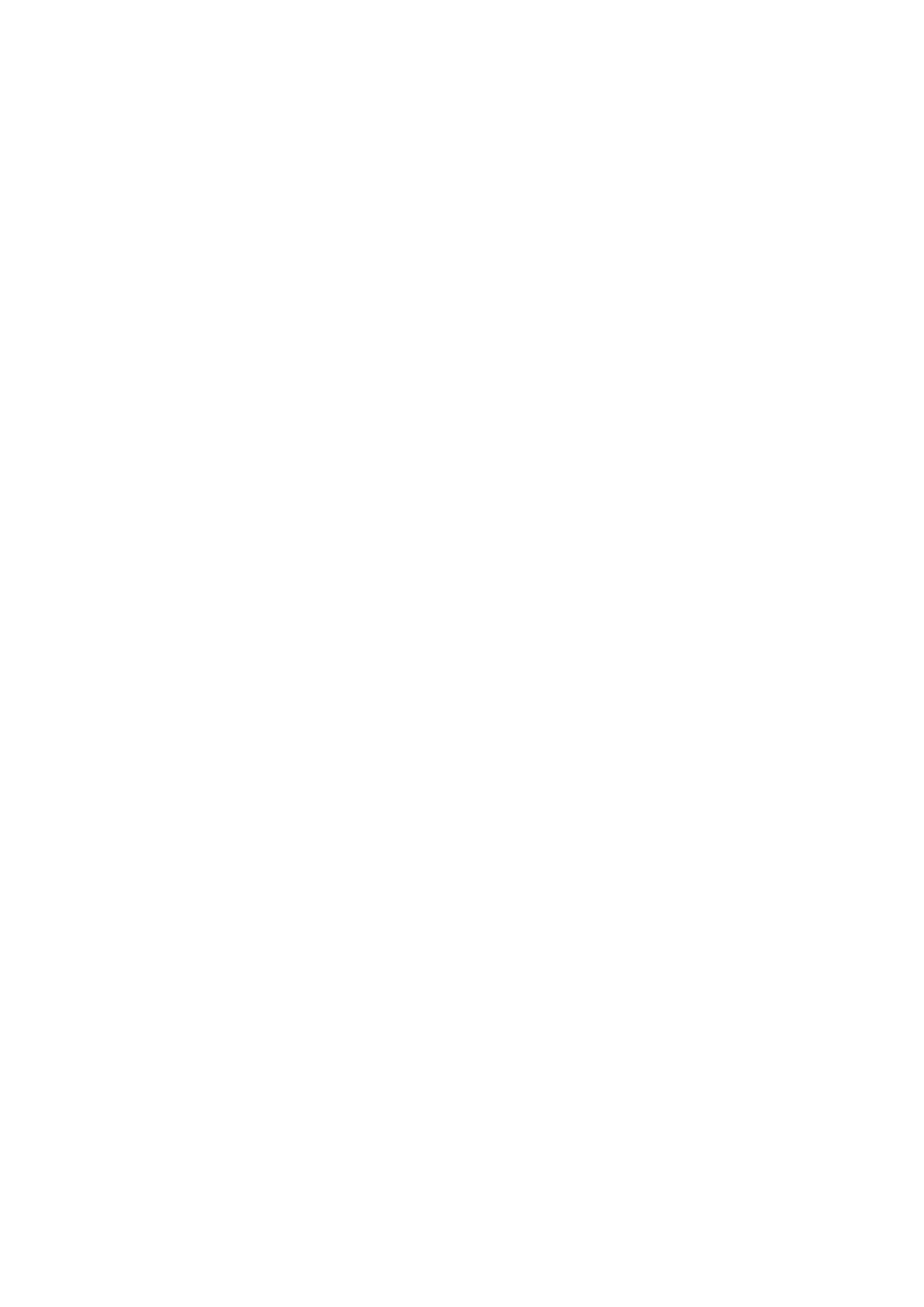



# Scripts Use for the Synthesis and the Simulation of VHDL Circuits and Evaluation of the Power Consumption

### Romain Michard<sup>∗</sup>

Thème : COM Équipe-Projet Swing

Rapport technique n° 0381 — version  $2 -$  initial version Février  $2010 -$  revised version Mars  $2010 -$ 20 pages

Abstract: This document presents a way of using scripts for the synthesis or the simulation of VHDL hardware components. Moreover it explains the estimation of the power consumption of such circuits that can be evaluated by XPower. The use of such scripts allows to automate the procedures and to deal with many circuits without repeating the same tasks several times.

The steps presented in this document are based on scripts that are published under the GNU GPL, they can be used and modified as wanted by the user.

Key-words: VHDL, circuit, synthesis, simulation, script, automation, consumption, XPower

<sup>∗</sup> INRIA, INSA Lyon, CITI, F-69621, France - romain.michard@inria.fr

Centre de recherche INRIA Grenoble – Rhône-Alpes 655, avenue de l'Europe, 38334 Montbonnot Saint Ismier Téléphone : +33 4 76 61 52 00 — Télécopie +33 4 76 61 52 52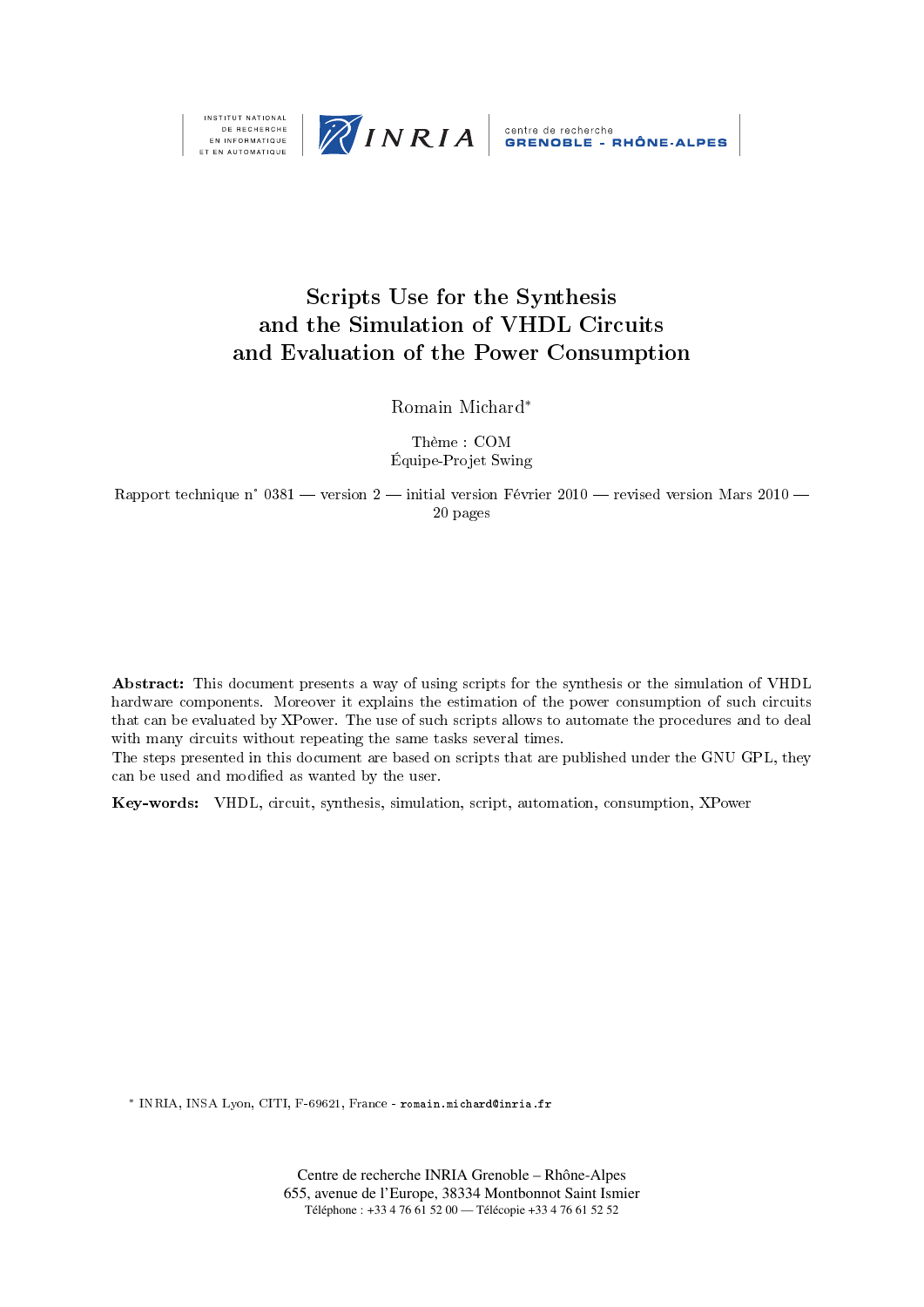# Utilisation de scripts pour la synthèse et la simulation de circuits VHDL et évaluation de la puissance électrique consommée

Résumé : Ce document décrit une manière dont on peut utiliser des scripts pour synthétiser ou simuler des composants matériels écrits dans le langage VHDL. Il explique aussi l'estimation de la consommation de puissance électrique de ce genre de circuits qui peut être réalisée par l'outil XPower. L'utilisation de tels scripts permet d'automatiser les diérentes procédures et de réaliser le traitement d'une grande quantité de circuits sans avoir à répéter les mêmes tâches plusieurs fois.

Les étapes présentées dans ce document sont toutes basées sur des scripts publiés sous GNU GPL, ils peuvent être utilisés et modiés à volonté selon les souhaits de l'utilisateur.

Mots-clés : VHDL, circuit, synthèse, simulation, script, automatisation, consommation, XPower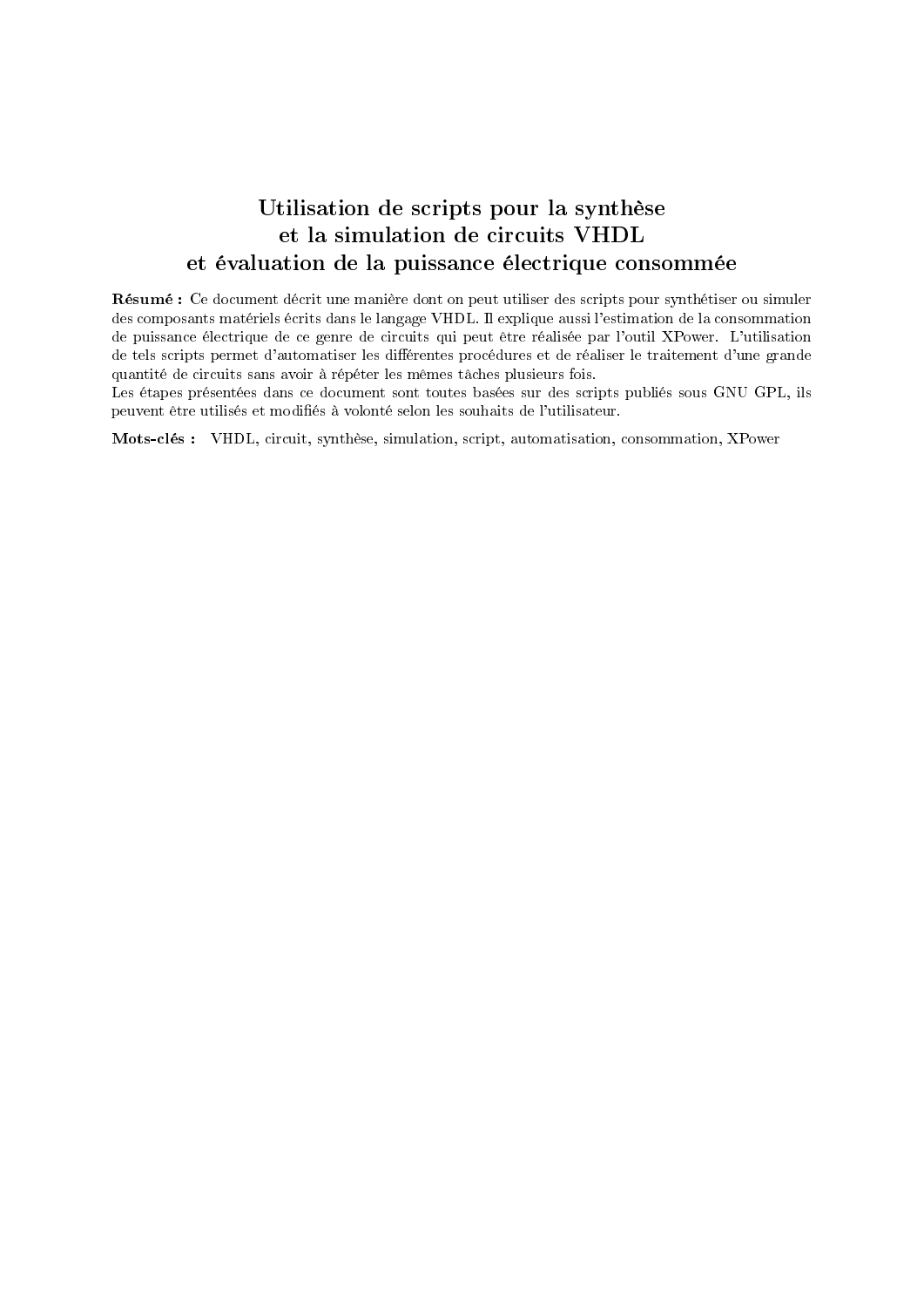# Contents

| License        |                                | 4                 |
|----------------|--------------------------------|-------------------|
|                | 1 Introduction                 | 5                 |
| $\overline{2}$ | <b>Synthesis</b>               | 5                 |
| 3              | Simulation<br>3.1<br>3.2<br>33 | 6<br>-6<br>6<br>6 |
|                | 4 Power consumption estimation | 7                 |
| 5              | Conclusion                     | 7                 |
|                | References                     | 8                 |
|                | Appendix                       | 9                 |
|                | A Synthesis                    | 9                 |
|                | <b>B</b> Simulation            | 9                 |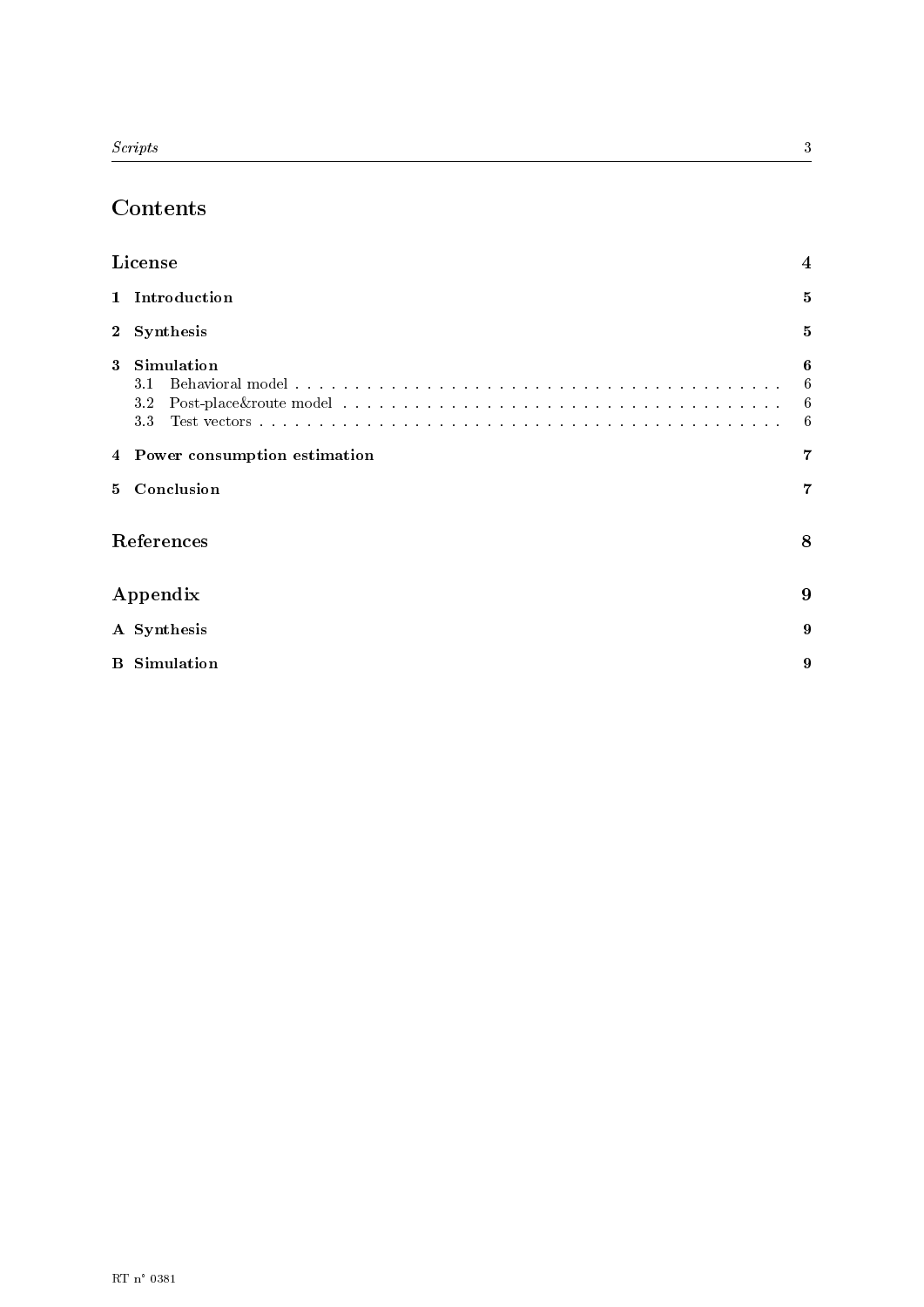### License

This program is free software: you can redistribute it and/or modify it under the terms of the GNU General Public License as published by the Free Software Foundation, either version 3 of the License, or (at your option) any later version.

This program is distributed in the hope that it will be useful, but WITHOUT ANY WARRANTY; without even the implied warranty of MERCHANTABILITY or FITNESS FOR A PARTICULAR PURPOSE. See the GNU General Public License for more details.

You should have received a copy of the GNU General Public License along with this program. If not, see http://www.gnu.org/licenses/.



This software is to be used or modified as wanted, the writer won't assume any maintenance nor any help, however a message to tell it's used would be appreciated.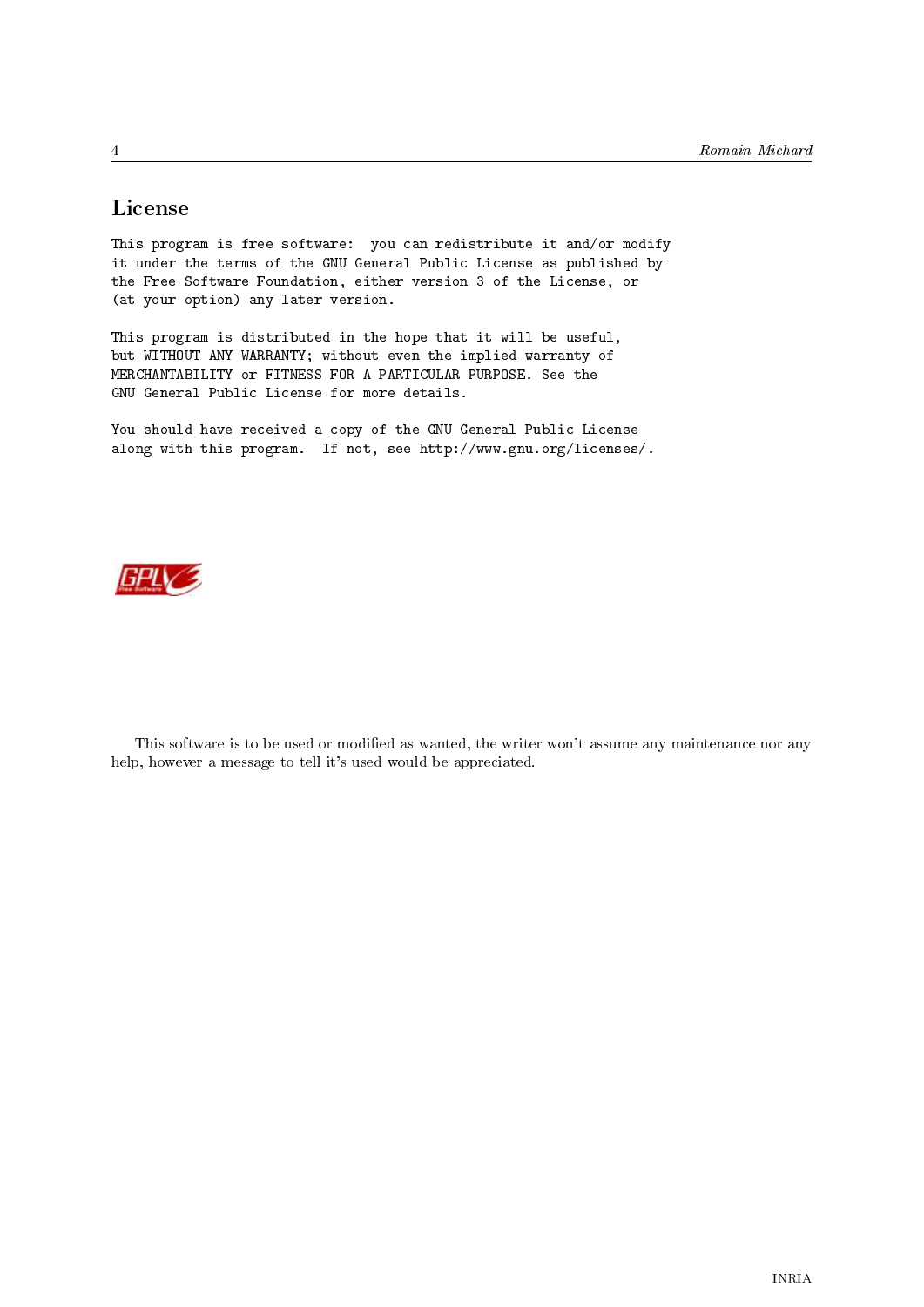### 1 Introduction

This report is written to make scripts for synthesis, simulation and power consumption estimation of VHDL circuits easy to understand and to use. Graphical user interfaces (GUIs) are generally used to implement hardware designs from hardware description language (HDL) files. For example all the software tools used in this report are available in GUI modes: Xilinx<sup>®</sup> ISE Project Navigator or XPower Analyzer, Mentor Graphics<sup>®</sup> ModelSim, etc.

The scripts are in different languages depending on what seems to be the best to achieve the aim. For example the synthesis script is in the Perl language because it's a language that makes scripting easy, the simulation script is written in Tcl because it's a language understood by ModelSim.

For convenient matters the system used is Windows® (because Xilinx® ISE is available on a Windows® platform in this case) and the scripts are launched in a Cygwin<sup>®</sup> terminal so as to make the Linux<sup>®</sup> commands (as grep for example) available.

This paper is organised as follows: Section 2 describes how the whole synthesis process is handled, Section 3 is explaining the simulation, the power consumption estimation is presented in Section 4, finally a conclusion is given in Section 5.

### 2 Synthesis

The script presented on Figure 1 is used to synthesize a VHDL source file. The source file is a very simple adder presented on Figure 4. The size of the operands (the inputs and the output) is 12 bits but it could be configure as anything else.

All the help for this script can be read on the Xilinx<sup>®</sup> website  $[6]$  or in the application folder  $(\frac{\frac{\delta}{\delta}}{\delta})$  (\$installation\_directory\$\ISE\doc\usenglish\isehelp\) in several .pdf files as cgd.pdf, devref.pdf,

manuals.pdf, sim.pdf, xst.pdf,...

Here is a description of the synthesis script:

Lines 23 to 44 The main procedure is running the different subroutines depending on the options.

- Lines 48 to 77 The synthesis subroutine is generating another script with all the options that will be run by xst to synthesize the component.
- Lines 69 to 75 That prints a report of the synthesis.
- Lines 81 to 101 The translate subroutine produces a Native Generic Object (.ngo) after the synthesis.
- Lines 105 to 127 The mapping subroutine maps the logical functions on the available hardware resources of the FPGA.
- Lines 131 to 143 The placeroute subroutine is easily understood. It places the hardware resources and routes wires where they are necessary.
- Lines  $147$  to  $156$  The netgen subroutine back-annotates the logical design depending on the first synthesis process in order to obtain a physical post-place&route model that can be accurately simulated.
- Lines 160 to 179 The extract subroutine uses the tree program to generate a static timing report of the post-place&route model. All those extracted values can be used by the report subroutine.
- Lines 183 to 214 The report subroutine creates a  $\mathbb{P}\mathrm{Tr}X$  file reporting whatever the user is interested in.
- Lines 218 to 272 The parsecmdline subroutine gets the different command-line options and checks whether everything is correct for the programs to run.
- Lines 276 to 281 The getinputenv subroutine gets the VHDL file name and creates all the different environment variables depending on it.

One can use a shell script as the one presented on Figure 5 to synthesize several source files (all the . vhd files of the src directory in this case) with only one command. This script uses a device list as the one presented on Figure 2 where everything is commented by a  $\#$  except the line with the targeted FPGA.

The synthesis script generates a report file for each circuit. It would be very fastidious to read these separate files. Fortunately the Perl script of Figure 3 is able to merge several LATEX files into one.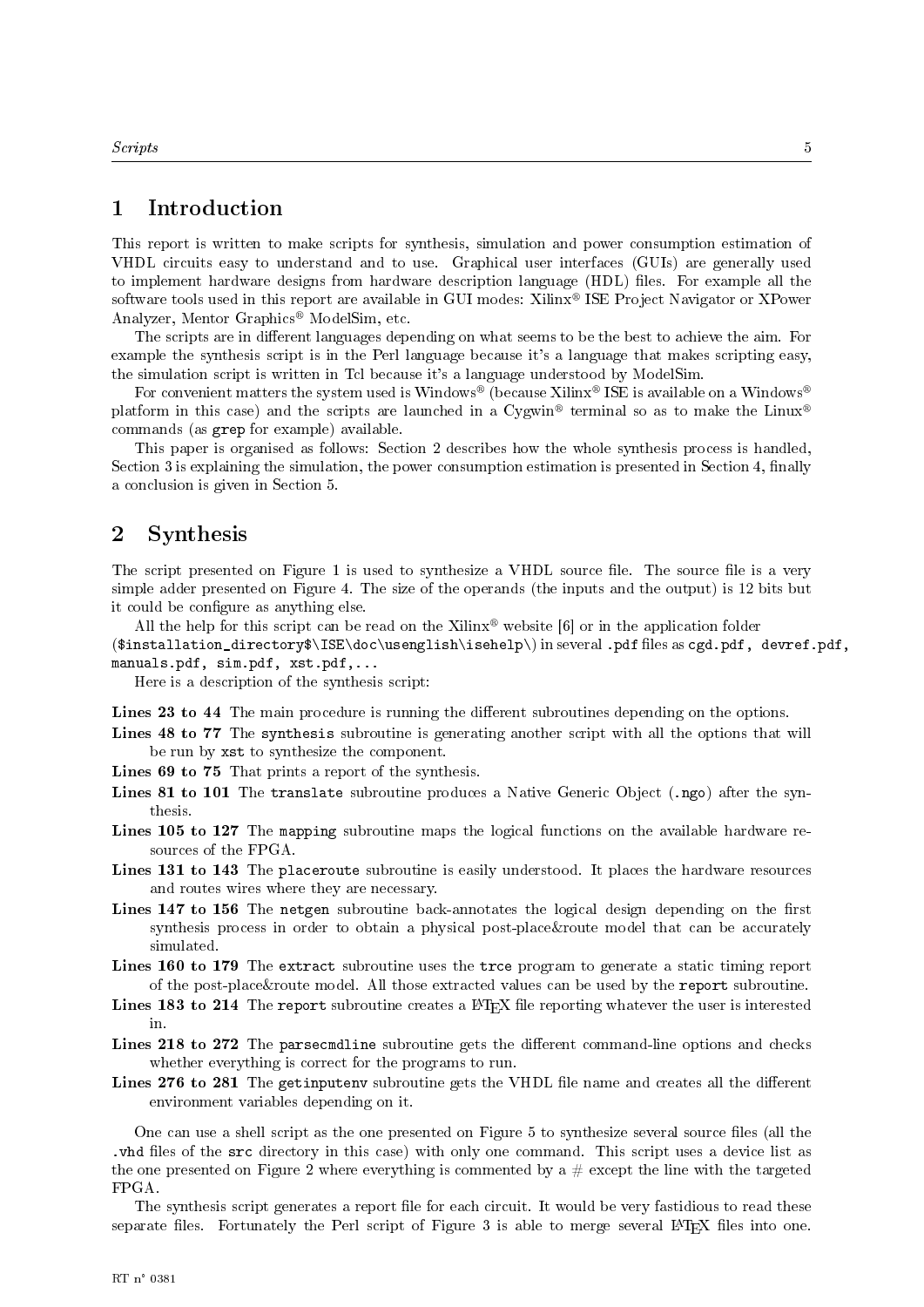Separate tables are merged into fewer ones of 50 lines. This program won't be detailed because of its simplicity; it's only text reporting matters and not a technical point.

### 3 Simulation

All the help for this script can be read on the ModelSim website [3] or in the application folder  $($installation\textrm{`does}\dots\)$  in several .pdf files.

To simulate a component (whatever the model is) we use this command:

vsim -c -do \$simulation\_file\$

This command is still to be launched in a  $Cygwin^@$  terminal so as to make the classical commands available.

The \$simulation\_file\$ variable can be changed to simulate different environments. For this report two different simulations are executed: first the behavioral model, to ensure it's correct, then the postplace&route one to get a signals activity report in order to evaluate the power consumption accurately. To make it easier to handle, the script is cut into two parts: the first one is dealing with the component to simulate, the second one is generating the test vectors as the same test is executed for both simulations.

#### 3.1 Behavioral model

When designing a VHDL model of a circuit it's important to simulate it all along the design process in order to be sure of its proper behavior. To simulate it the script represented on Figure 6 is used with the test vectors of vect.tcl presented on Figure 8. Here is a description of this script:

**Lines 15 to 17** The script is defining different directory variables. As the script is run in a Windows<sup>®</sup> system, paths are written C:... but the  $\langle$  is replaced by a  $\rangle$ .

Line 19 The script is printing some information for the user to be aware of the running process.

Line 22 The working library is defined.

Line 25 The components are compiled.

Line 28 The my\_adder component is simulated.

Lines 31 to 34 Some signals are added to the visualisation list.

Line 37 The simulation vectors of vect.tcl are executed.

Line 40 Another information printing.

Line 41 The simulation is terminating.

#### 3.2 Post-place&route model

It could be interesting to simulate the post-place&route model. The main utility is to generate the signals activity report file (.saif) for the power consumption estimation to be accurate. The structure of the script is the same as the one for the behavioral model. The differences are described in the following:

Line 25 The compiled file is circ.sim.vhd (in this case) generated by the place&route process.

Line 37 The . sdf file is giving information on the delays in the circuit, it's generated by the place&route process and is necessary for this simulation.

Line 38 Every ports and internal signals are looked at to know the associated activity.

Line 43 The output activity report file is generated in an SAIF format now the simulation is done.

At this point a signal setup time violation error could happen, the reason is not completely clear and the best way to avoid it was to change the targeted FPGA back in the synthesis step (for example a Virtex4 instead of a Spartan3).

#### 3.3 Test vectors

The test vectors are written in a separate file as it's simpler to use the same vectors for both the behavioral and the post-place&route models. The script of Figure 8 can be described as follows:

Line 17 A parameter is defined for the size of the signals.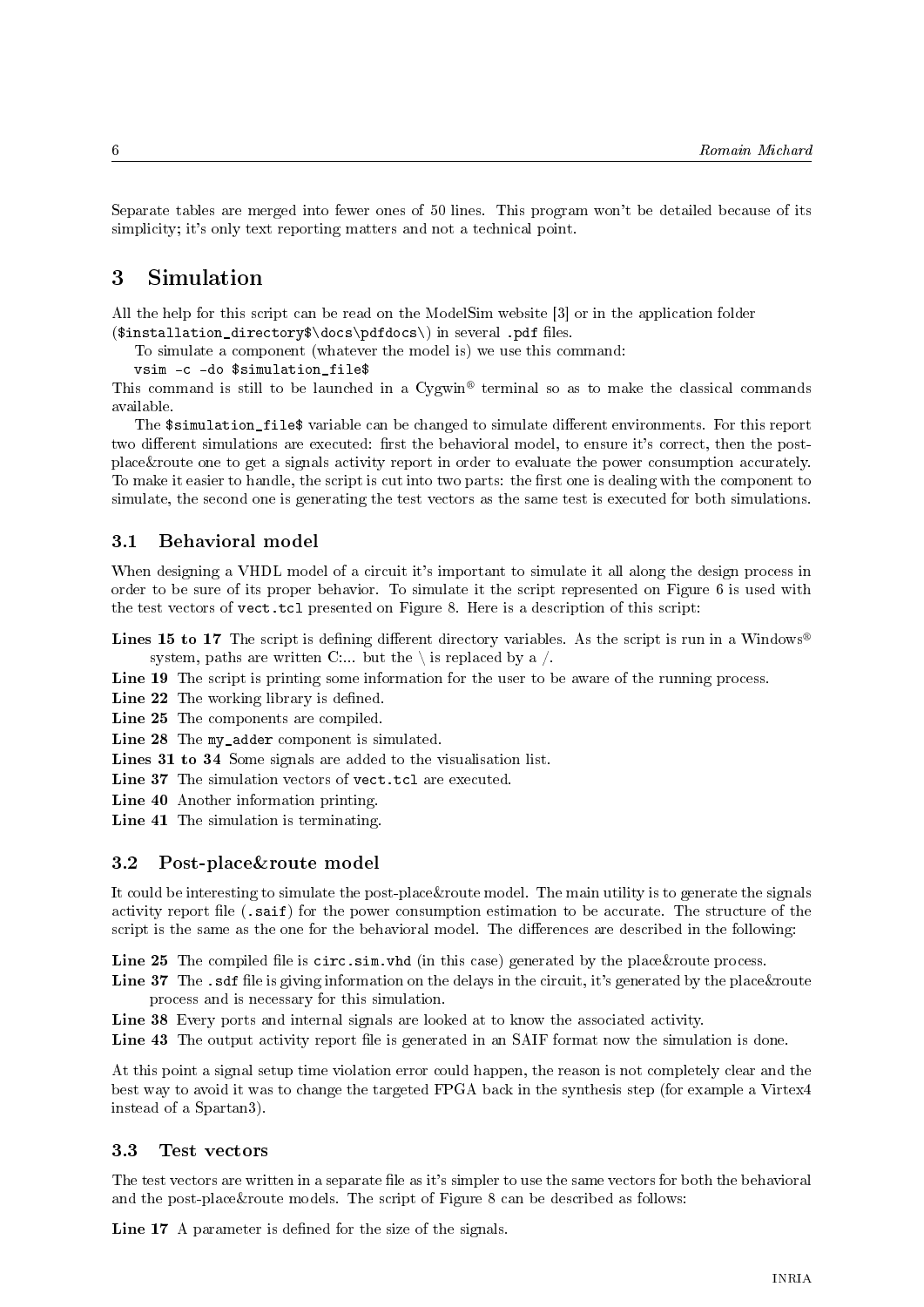Lines 20 to 43 Several conversion functions are defined. All are not used for this simulation (as the bits2int function or the bin2dec one) but they could be helpful for others.

Lines 46 to 53 A mathematical function is defined to easily compute the power of a number.

Lines 56 to 66 The simulation loop is controlling the input signals during the simulation.

Line 65 A report file is generated to check whether everything is going as expected.

### 4 Power consumption estimation

Now the saif file is generated, an accurate power consumption evaluation is available by Xilinx<sup>®</sup> XPower if a constraint file  $( .pcf$  file provided by the map program) is provided. To run this estimation this command can be run:

xpwr circ.par.ncd -s circ\_xpower.saif circ.pcf

The circ.par.ncd and circ\_xpower.saif files are generated by the previous steps.

This estimation produces a report that is printed on the standard output and in the circ.par.pwr file.

Reducing the power consumption is something that really matters nowadays and it should be an important effort when designing hardware circuits. This method allows to know how much power the circuit could consume. It's only an estimation of this consumption but tools seem very accurate today, they have improved a lot in the past years and the accuracy is increasing. The best would obviously be to build the hardware circuit and to measure its consumption in real conditions but it would be more painful to do and it would ask some tools (as a hardware platform for the benchmarks and measures,...). The solution presented in this document is a good trade-off to evaluate the consumption of a circuit with few needs.

### 5 Conclusion

This paper explains a scripted solution to simulate, synthesize and estimate the power consumption of a VHDL source circuit description. This method is not the only one. For example a solution named Athena [5] exists, it is created for cryptographic computing circuits when the presented method is more generic and it needs the installation of a complete program when this one only uses the standard CAD tools. Furthermore it is only synthesizing the circuit, no simulation nore any power consumption are available.

All the websites helping for that matter are listed in the References section.

This report is to be modified or completed if other precisions seem to be important to note or if changes happen.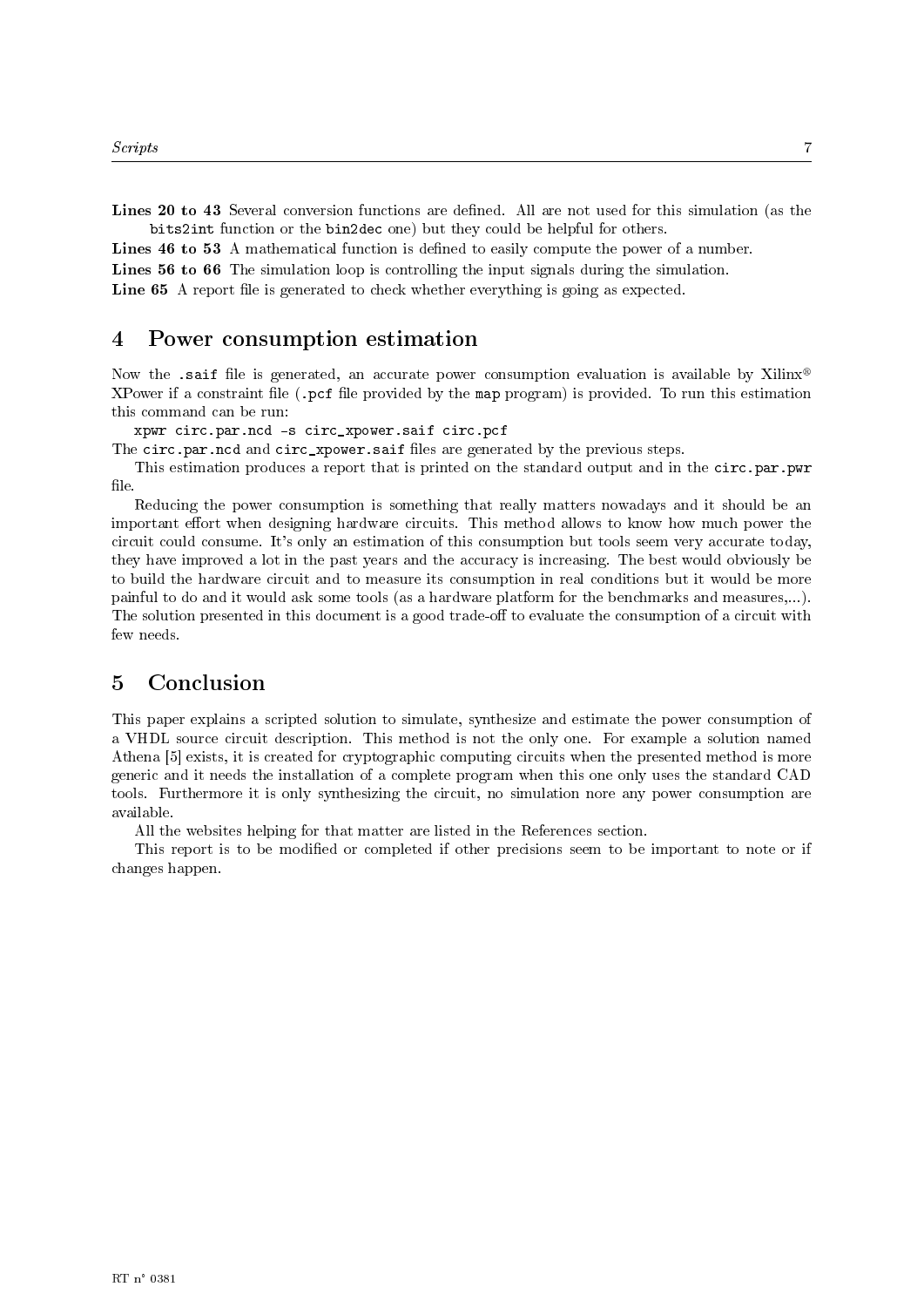## References

- [1] Tcl Developer Xchange. http://www.tcl.tk.
- [2] CPAN. The Perl Programming Language. http://www.perl.org.
- [3] Mentor Graphics®. Modelsim® website. http://model.com.
- [4] Red Hat. Cygwin website. http://www.cygwin.com.
- [5] CERG: Cryptographic Engineering Research Group of the George Mason University. Athena. http: //cryptography.gmu.edu/athena/.
- [6] Xilinx®. ISE design tools documentation website. http://www.xilinx.com/tools/designtools. htm.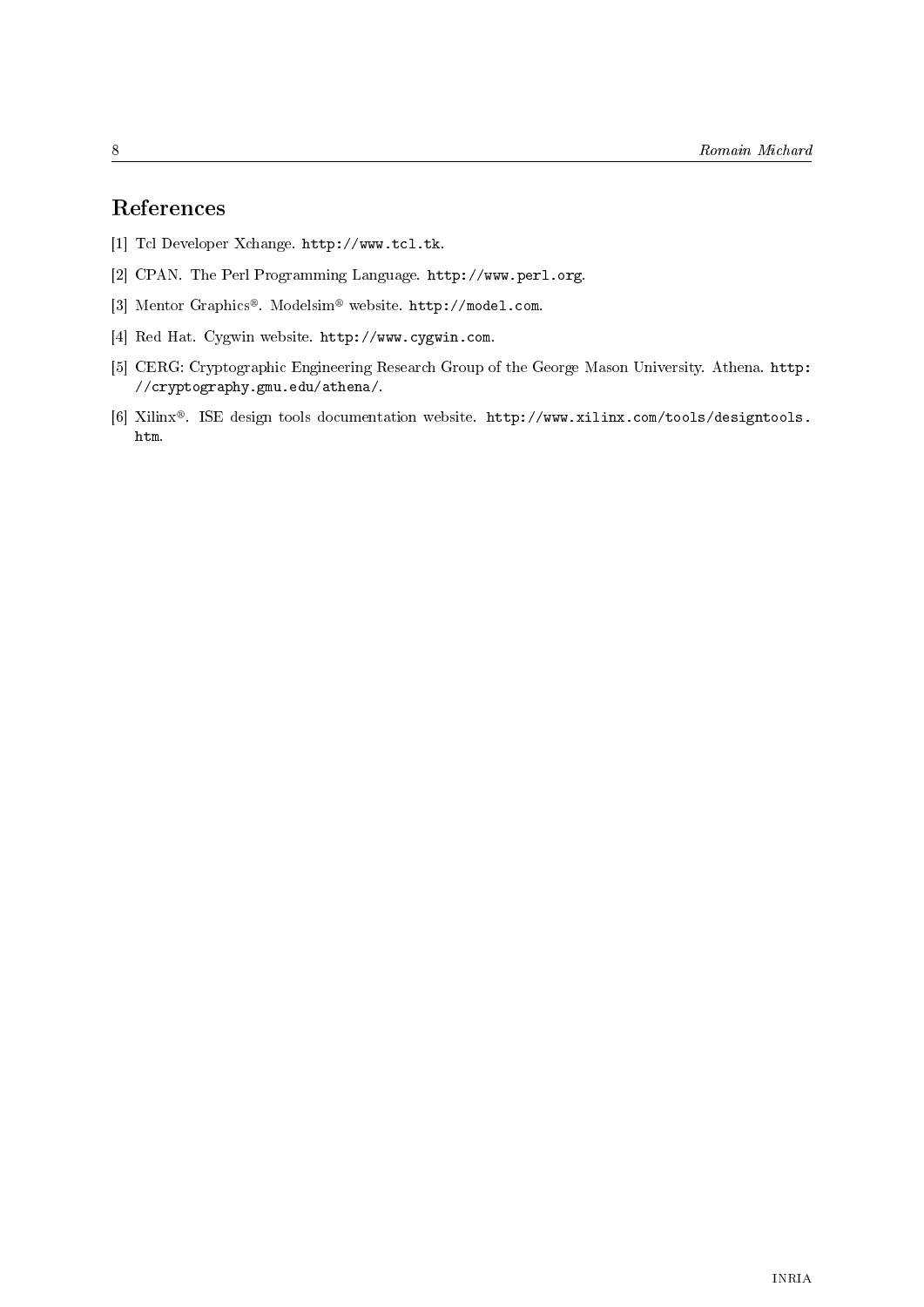# Appendix

# A Synthesis

This script is represented on Figure 1, it's based on what Arnaud Tisserand wrote and is written in the Perl language. I would like to really thank Arnaud for what he did.

# B Simulation

These scripts are Tcl ones because it's the language used by Modelsim.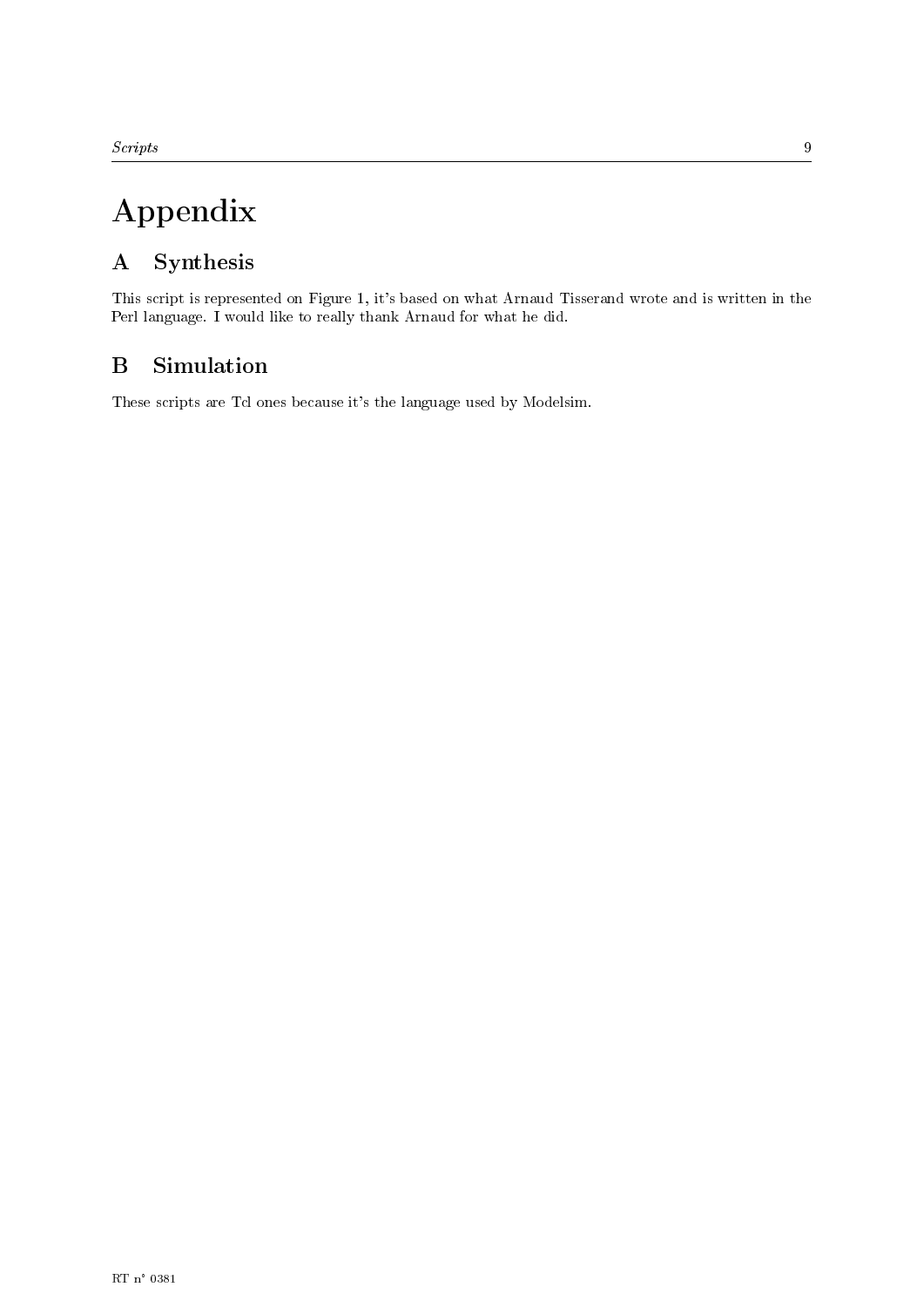```
# This program is free software: you can redistribute it and/or modify
     # it under the terms of the GNU General Public License as published by
     # the Free Software Foundation, either version 3 of the License, or
# (at your option) any later version.
5 #
# This program is distributed in the hope that it will be useful,
# but WITHOUT ANY WARRANTY; without even the implied warranty of
     # MERCHANTABILITY or FITNESS FOR A PARTICULAR PURPOSE. See the
# GNU General Public License for more details.
     \frac{1}{H}# You should have received a copy of the GNU General Public License
     # along with this program. If not, see http://www.gnu.org/licenses/.
    #!/usr/bin/env perl
15
     my $device, $optim_target, $optim_effort;
my $filename, $prefix, $path, $suffix; 
my $mult_style;
    my $per, $size;
20# −−−−−−−−−−−−−−−−−−−−−−−−−−−−−−−−−−−−−−−−−−−−−−−−−−−−−−−−−−−−−−−−−−−−
    parsecmdline();
    getinputenv();
25if ($opt_v) {<br>
print "device:", $device, ",optimization:", $optim_target,<br>
",effort:", $optim_effort, ",mult_style:", $mult_style,<br>
"\n";
30 if ($opt_p) {print "clock period constraint: ", $opt_p, "\n";}
    }
     synthesis(); \# x.vhd1 => x.ngc (report xst.srp)<br>translate(); \# x.ngc => x.ngd (report x.bld)translate(); # x.ngc => x.ngd (report x.bld)<br>35 mapping(); # x.ngc => x.map.ncd (report x.map.mrp)<br>placeroute(); # x.map.ncd => x.par.ncd (report x.par)
     netgen(); # x.par.ncd => x.sim.vhd
extract(); # x.par.ncd => x.twr (<−report)
40 if ($opt_t) {
                report();
     }<br>system "rm −rf *.bld *.ucf *.twr *.mrp *.ngm *.pad *.par *.ngc *.ngd *.xpi *.unroutes *.csv *.xml *.lst *.srp *.xrpt<br>*.script xst *.map *.ptwx *.nlf *.twx *pad.txt xlnx_* *.map.ncd" ;
    exit(0);
45
     # −−−−−−−−−−−−−−−−−−−−−−−−−−−−−−−−−−−−−−−−−−−−−−−−−−−−−−−−−−−−−−−−−−−−
    sub synthesis {
            my $script = "run\n";
50 $script .= "−ifn $ARGV[1]\n−ifmt VHDL\n";
 $script .= "−ofn $prefix.ngc\n−ofmt NGC\n";
 $script .= "−p $device\n";
      $script .= "−opt_mode $optim_target\n";
 $script .= "−mult_style $mult_style\n";
55 if ($optim_effort =~ /high/i) {$script .= "−opt_level 2\n";}
 else {$script .= "−opt_level 1\n";}
      open xstscript, "> xst.script" or die;
 print xstscript "$script\n";
60 close xstscript;
            my $cmd = "xst.exe −ifn xst.script";
            system $cmd;
65 if (\text{Sopt}_V) {<br>print "--
                                               print "−−−−− synthesis −−−−−\n";
                              print "xst: $script\n";
                              print "cmd: $cmd\n";
open report, "<xst.srp" or die;<br>while (<report>) {<br>if (/number of slices/i) { print $_; }<br>if (/number of mult18x18s/i) { print $_; }<br>if (/minimum period/i) { print $_; }
```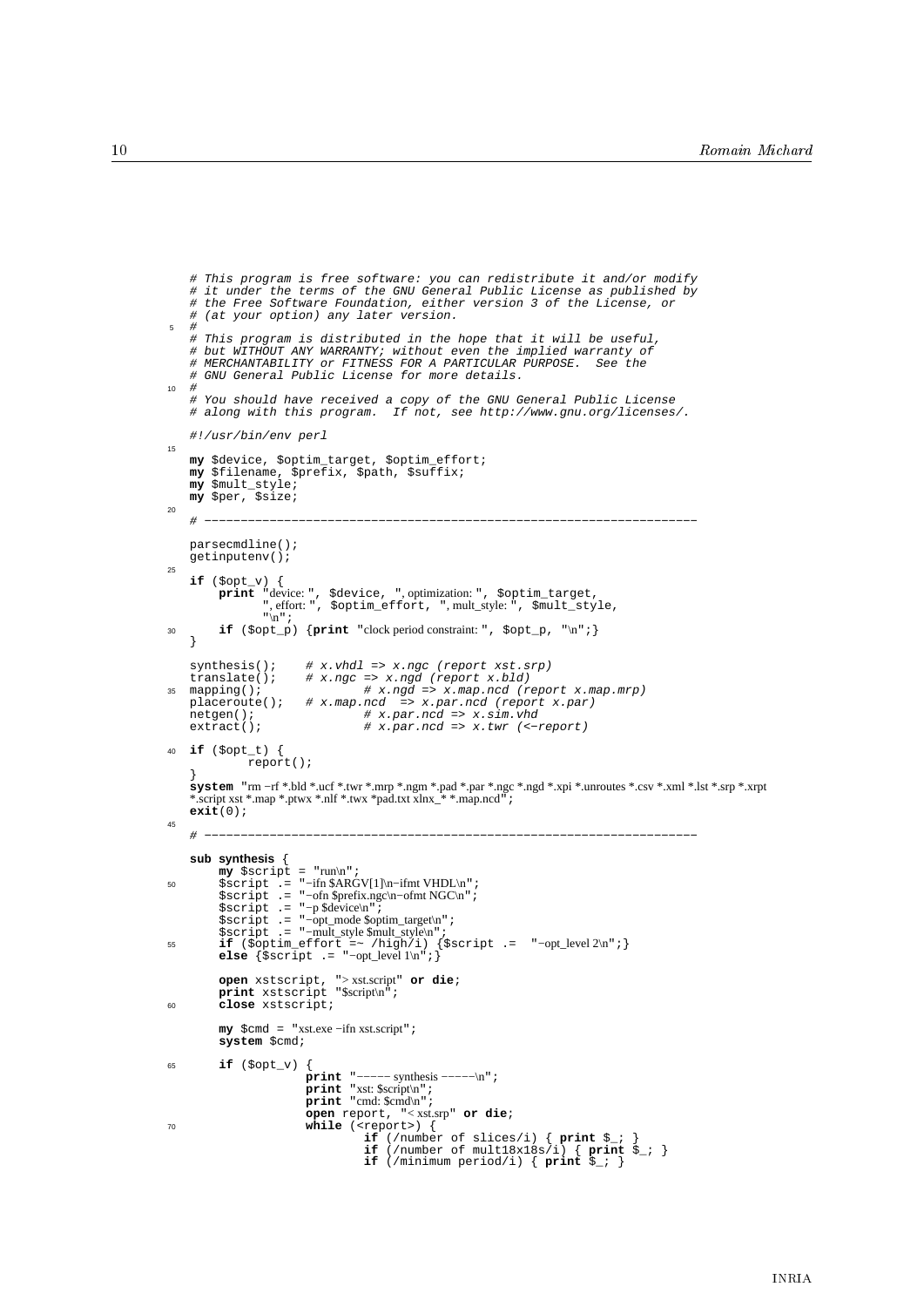```
}
75 close report;
             }
     }
      # −−−−−−−−−−−−−−−−−−−−−−−−−−−−−−−−−−−−−−−−−−−−−−−−−−−−−−−−−−−−−−−−−−−−
80
      sub translate {
                            mgdbuild.exe -p $device";
       if ($opt_p) {
 open ucffile, "> ./$prefix.ucf" or die;<br>
print ucffile "NET\"clk\"TNM_NET=\"clk\";\n";<br>
print ucffile "TIMESPEC\"TS_clk\"=PERIOD\"clk\"$opt_p ns HIGH 50%;\n";<br>
close ucffile;
                                $cmd .= " −intstyle ise −uc $prefix.ucf";
       }
90 else {
                                $cmd .= " −i";
             }
             $cmd .= " $prefix.ngc";
95
             if ($opt_v) {
                                print "−−−−− translate −−−−−\n";<br>print "cmd: $cmd\n";
}
100 system $cmd;
     }
      # −−−−−−−−−−−−−−−−−−−−−−−−−−−−−−−−−−−−−−−−−−−−−−−−−−−−−−−−−−−−−−−−−−−−
us sub mapping {<br>
my $cmd = "map.exe −p $device";<br>
$cmd .= "-o $prefix.map.ncd $prefix.ngd";<br>
if ($opt_p) {$cmd .= "$prefix.pcf";}
110 if ($opt_v) {
                                print "−−−−− mapping −−−−−\n";<br>print "cmd: $cmd\n";
                   }
             system $cmd;
115
             open report, "< ./$prefix.map.mrp" or die;
      while (<report>) {<br>
if (/number of occupied slices/i) {
print \oint S_i<br>
s/^[ \t]*number of occupied slices:[ \t]*//i;<br>
s/ out.*\n//i;<br>
\oint S \text{ size } = \oint_{-i};
                                }
if (/number of mult18x18s/i) {print $_;}
125 }
             close report;
     }
     # −−−−−−−−−−−−−−−−−−−−−−−−−−−−−−−−−−−−−−−−−−−−−−−−−−−−−−−−−−−−−−−−−−−−
130
sub placeroute {<br>
\begin{array}{r} \n\text{my } \text{\$cmd} = "parse - w";\n\text{if } (\text{Spotim\_effort} = \sim / \text{high/i}) \{ \text{Send } . = " - \text{ol high}"; \} \n\text{else } {\text{Send } . = " - \text{ol std}"; } \n\text{send } . = " \text{Springimmod} \text{Springim\_mod} ;\n\text{if } (\text{Spot\_p}) \{ \text{Send } . = " \text{Springim\_pdf}"; \} \n\end{array} if ($opt_v) {
print "−−−−−− place&route −−−−−−\n";<br>
print "cmd: $cmd\n";
                  }
             system $cmd;
     }
145 # −−−−−−−−−−−−−−−−−−−−−−−−−−−−−−−−−−−−−−−−−−−−−−−−−−−−−−−−−−−−−−−−−−−−
     sub netgen {
```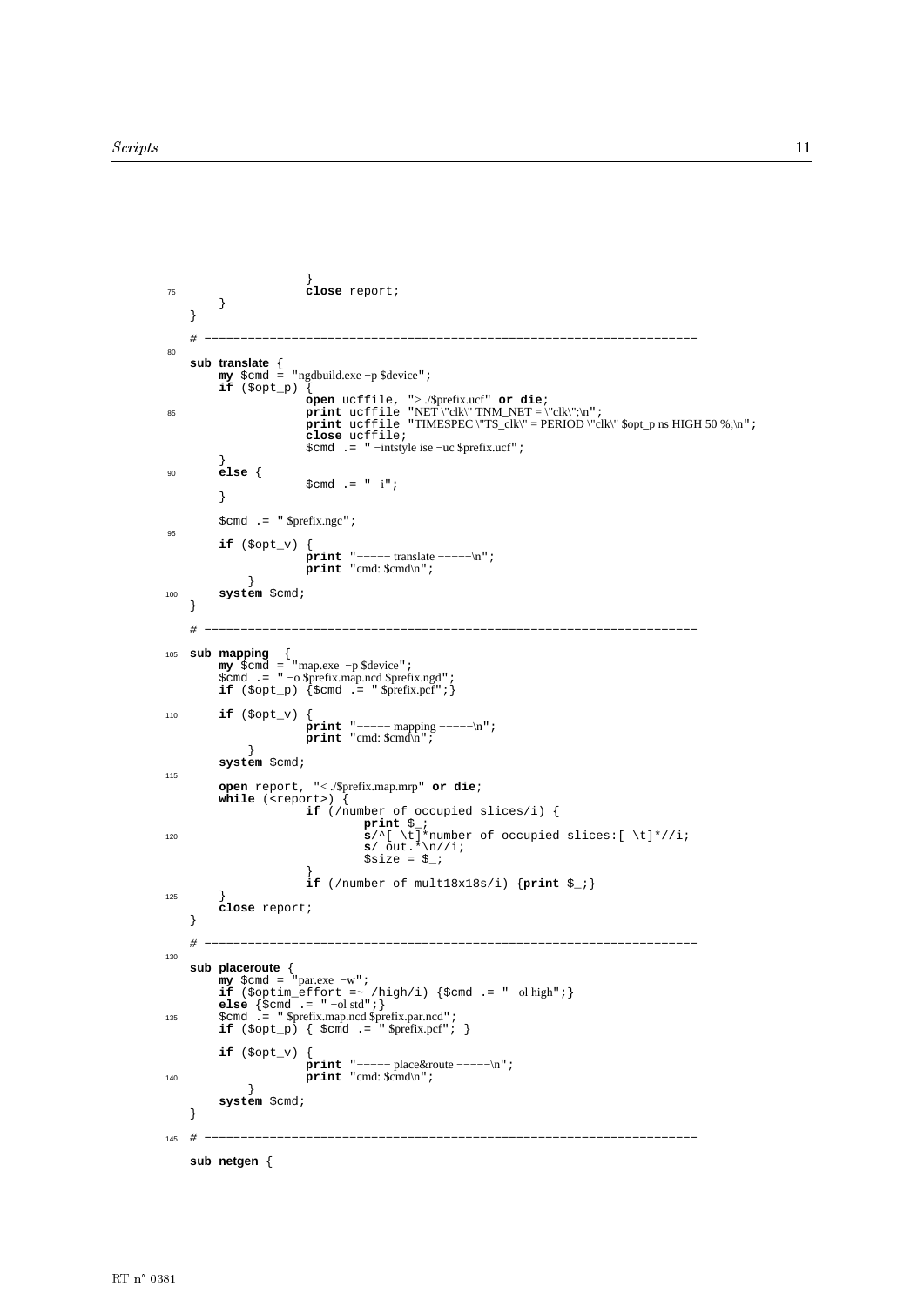```
my $cmd = "netgen.exe –w –rpw 100 –tpw 0 –sim –ofmt vhdl";<br>$cmd .= " –pcf $prefix.pcf $prefix.par.ncd $prefix.sim.vhd";
150
            if ($opt_v) {
                             print "----- netgen -----\n";
                             print "cmd: $cmd\n";
                 }
155 system $cmd;
     }
     # −−−−−−−−−−−−−−−−−−−−−−−−−−−−−−−−−−−−−−−−−−−−−−−−−−−−−−−−−−−−−−−−−−−−
160 sub extract {<br>
my $cmd = "trce.exe $prefix.par.ncd";<br>
if ($opt_v) {<br>
if ($opt_v) {
print "−−−−− extract −−−−−\n";<br>
print "cmd: $cmd\n";
                 }
            system $cmd;
            open report, "< ./$prefix.par.twr" or die "error opening report file : $!\n";
170 while (<report>) {
                             if (/minimum period/i) {
                                         print $_;
s/^[ \t]*minimum period:[ \t]*//i;
s/ns.*//i;
\text{Sper} = \text{ceil}(\xi_{1} * 10) / 10;}
      }
            close report;
     }
180
     # −−−−−−−−−−−−−−−−−−−−−−−−−−−−−−−−−−−−−−−−−−−−−−−−−−−−−−−−−−−−−−−−−−−−
sub report {<br>
my $rep_file="$prefix.tex";<br>
print "Reporting in $rep_file\n";<br>
open rep, ">$rep_file";<br>
my $preamble = <<EOF;<br>
\\documentclass{article}
     \\usepackage{fullpage}
190
     \\begin{document}
\\begin{table}[!ht]<br>
\\begin{center}<br>
195 \\begin{tabular}{|*{3}{r|}}<br>
\\hline<br>\\textbf{Circuit}&\\textbf{period}&\\textbf{slices}\\\\
     \\hline
     \%−−−−−start data
200 EOF
      my $str ="$prefix&$per&$size\\\\\n\\hline\n";
 my $end = <<EOF;
\%-----end data<br>\\end{tabular}<br>205 \\end{center}<br>\\end{table}
     \\end{document}
     EOF
210 print rep $preamble; 
            print rep $str;
                 print rep $end;
close rep;
     }
215
     # −−−−−−−−−−−−−−−−−−−−−−−−−−−−−−−−−−−−−−−−−−−−−−−−−−−−−−−−−−−−−−−−−−−−
     sub parsecmdline {
                use POSIX;
220 use Getopt::Std;
```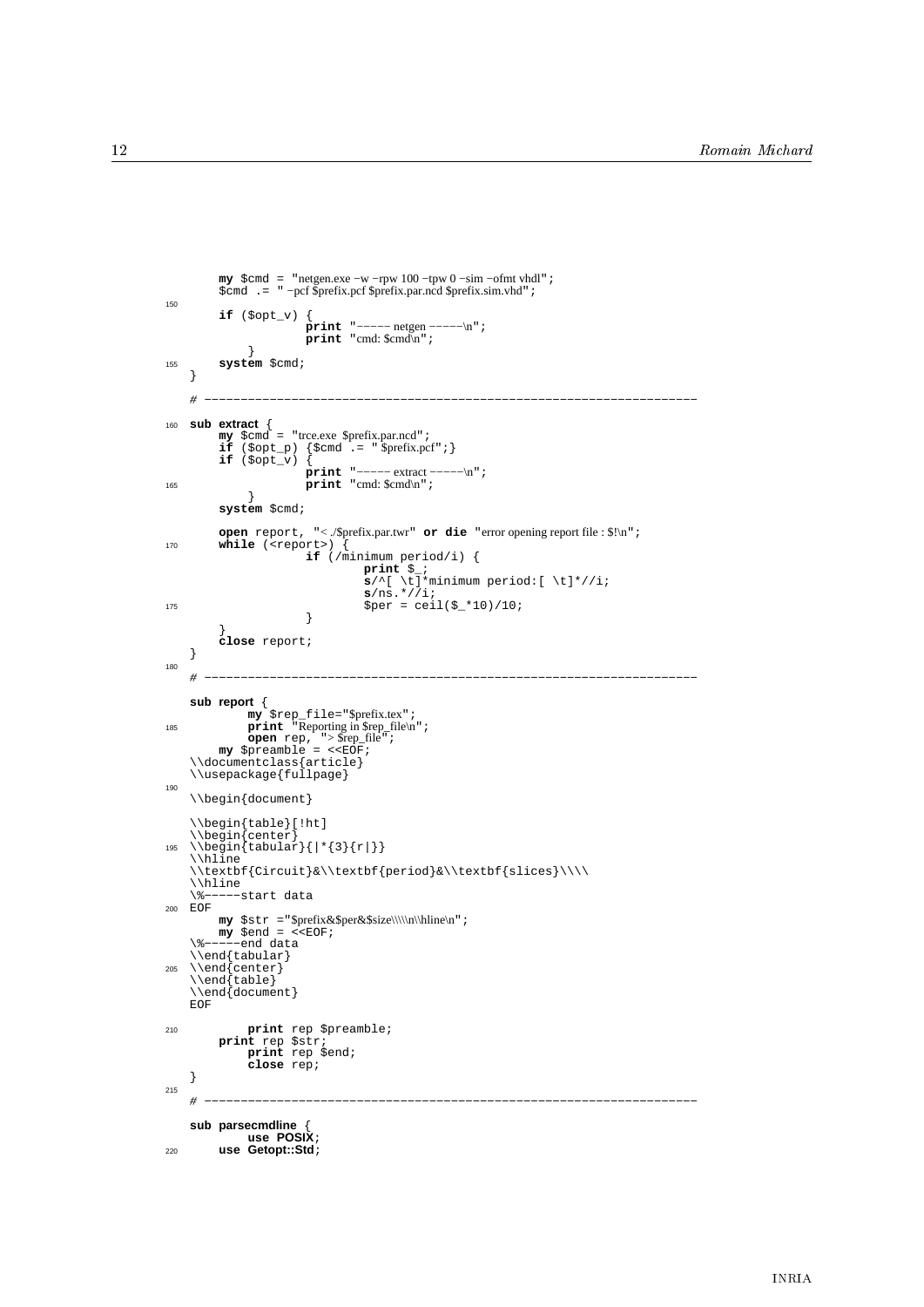```
 getopts("p:m:tsovx"); # parse the command line options
          my $usage = <<EOF;
225 Usage: xlnx [−p period] [−s] [−o] [−m style] [−v] [−x] [−t] device_file vhdl_fil
    e
Description:
               apply Xilinx synthesis (XST) and implementation tools 
on the vhdl_file with the device in device_file
    Options:
230 −p constraint period [ns]
−s speed optimization (default is area)
               −o high optimization effort (default is low)
−m multiplieur style [auto, block, lut, pipe_lut] (default 
    is auto)<br>-v−v verbose mode (all commands and intermediate results)
235 −t report results in a texfile
    EOF
     # 2 mandatory args: device_file (arg 0) vhdl_file (arg 1)
 if ($#ARGV != 1) {die $usage;}
240
          # check devicefile
           −e $ARGV[0] or die "device file $ARGV[0] not found\n";
          # check vhdlfile
245 −e $ARGV[1] or die "vhdl file $ARGV[1] not found\n";
              # set device
          open device, "< $ARGV[0]" or die;
         while (<device>)
250 if ((!/^[ \t]*\#/i) && (!/^[ \t]*$/i)) {
                                   s/^[ \t]*//;<br>s/[ \t\n]*$//;<br>$device = "$_";
                         }
255 }
          close device;
          # period option
if ($opt_p) {<br>
if ($opt_p < 1) {die "not possible clock period\n"; }
          # optimization options
 if ($opt_s) {$optim_target = "speed";}
265 else {$optim_target = "area";}
     if ($opt_o) {$optim_effort = "high";}
 else {$optim_effort = "low";}
270 if ($opt_m) {$mult_style = $opt_m;}
 else {$mult_style = "auto";}
    }
    # −−−−−−−−−−−−−−−−−−−−−−−−−−−−−−−−−−−−−−−−−−−−−−−−−−−−−−−−−−−−−−−−−−−−
275
    sub getinputenv {
 use File::Basename;
$filename = $ARGV[1];<br>280 ($prefix,$path,$suffix) = fileparse($filename,"\.vhd?");
    }
```
Figure 1: Perl script for the synthesis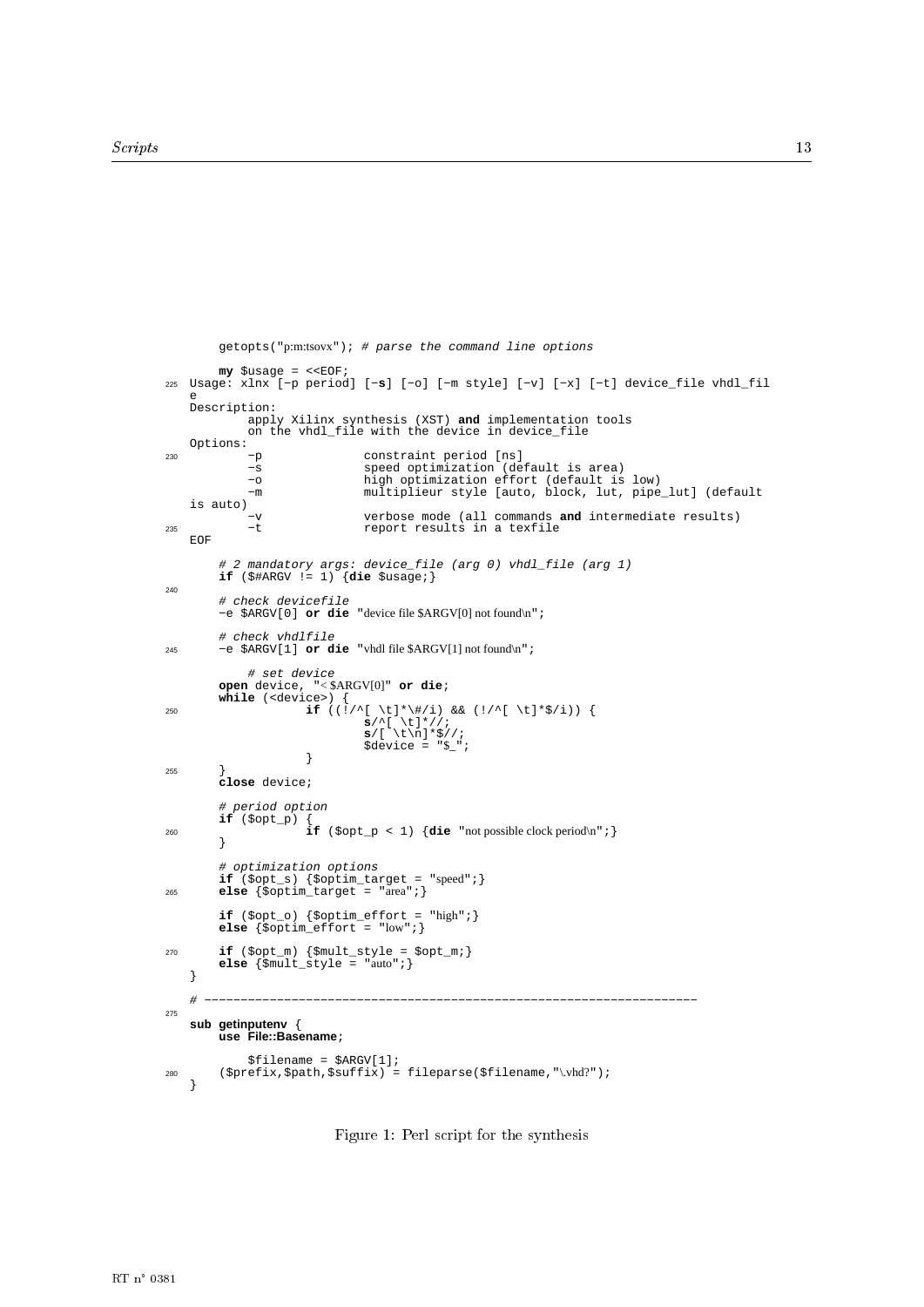```
# This program is free software: you can redistribute it and/or modify
    # it under the terms of the GNU General Public License as published by
    # the Free Software Foundation, either version 3 of the License, or
# (at your option) any later version.
5 #
# This program is distributed in the hope that it will be useful,
# but WITHOUT ANY WARRANTY; without even the implied warranty of
    # MERCHANTABILITY or FITNESS FOR A PARTICULAR PURPOSE. See the
# GNU General Public License for more details.
    10 #
    # You should have received a copy of the GNU General Public License
    # along with this program. If not, see http://www.gnu.org/licenses/.
   #ISE 11.3
15
    # Spartan 3A (sg: −4, −5)
#xc3s50a−ft256−4
    #xc3s200a−ft256−4
    #xc3s400a−ft256−4
20 #xc3s700a−ft256−4
    #xc3s1400a−ft256−4
    # Spartan 3AN (sg: −4, −5)
#xc3s50an−tqg144−4
25 #xc3s200an−ftg256−4
    #xc3s400an−fgg400−4
    #xc3s700an−fgg484−4
    #xc3s1400an−fgg676−4
30 # Spartan 3E (sg: −5, −4)
    #xc3s100e−cp132−4
    #xc3s250e−ft256−4
    #xc3s500e−ft256−4
#xc3s1200e−ft256−4
35 #xc3s1600e−fg320−4
    # Spartan 3 (sg: −5, −4)
   xc3s50−pq208−4
    #xc3s200−ft256−4
40 #xc3s400−ft256−4
    #xc3s1000−ft256−4
    #xc3s1500−fg456−4
    #xc3s2000−fg456−4
    #xc3s4000−fg676−4
45 #xc3s5000−fg676−4
    #xc3s1000l−fg456−4
    #xc3s1500l−fg456−4
#xc3s4000l−fg900−4
50 # Spartan 6 (sg: −3, −2)
    #xc6slx9−ftg256−2
    #xc6slx16−ftg256−2
    #xc6slx25−ftg256−2
    #xc6slx45−fgg676−2
    55 #xc6slx75−csg484−2
    #xc6slx100−csg484−2
    #xc6slx150−csg484−2
    #xc6slx25t−fgg484−2
    #xc6slx45t−fgg484−2
60 #xc6slx75t−fgg676−2
    #xc6slx100t−fgg676−2
#xc6slx150t−fgg676−2
    # Virtex 4 (sg: −12, −11, −10)
65 #xc4vlx15−ff668−11
#xc4vlx25−ff668−11
    #xc4vlx40−ff668−11
    #xc4vlx60−ff668−11
    #xc4vlx80−ff1148−11
70 #xc4vlx100−ff1148−11
    #xc4vlx160−ff1148−11
    #xc4vlx200−ff1513−11
    #xc4vsx25−ff668−11
    #xc4vsx35−ff668−11
```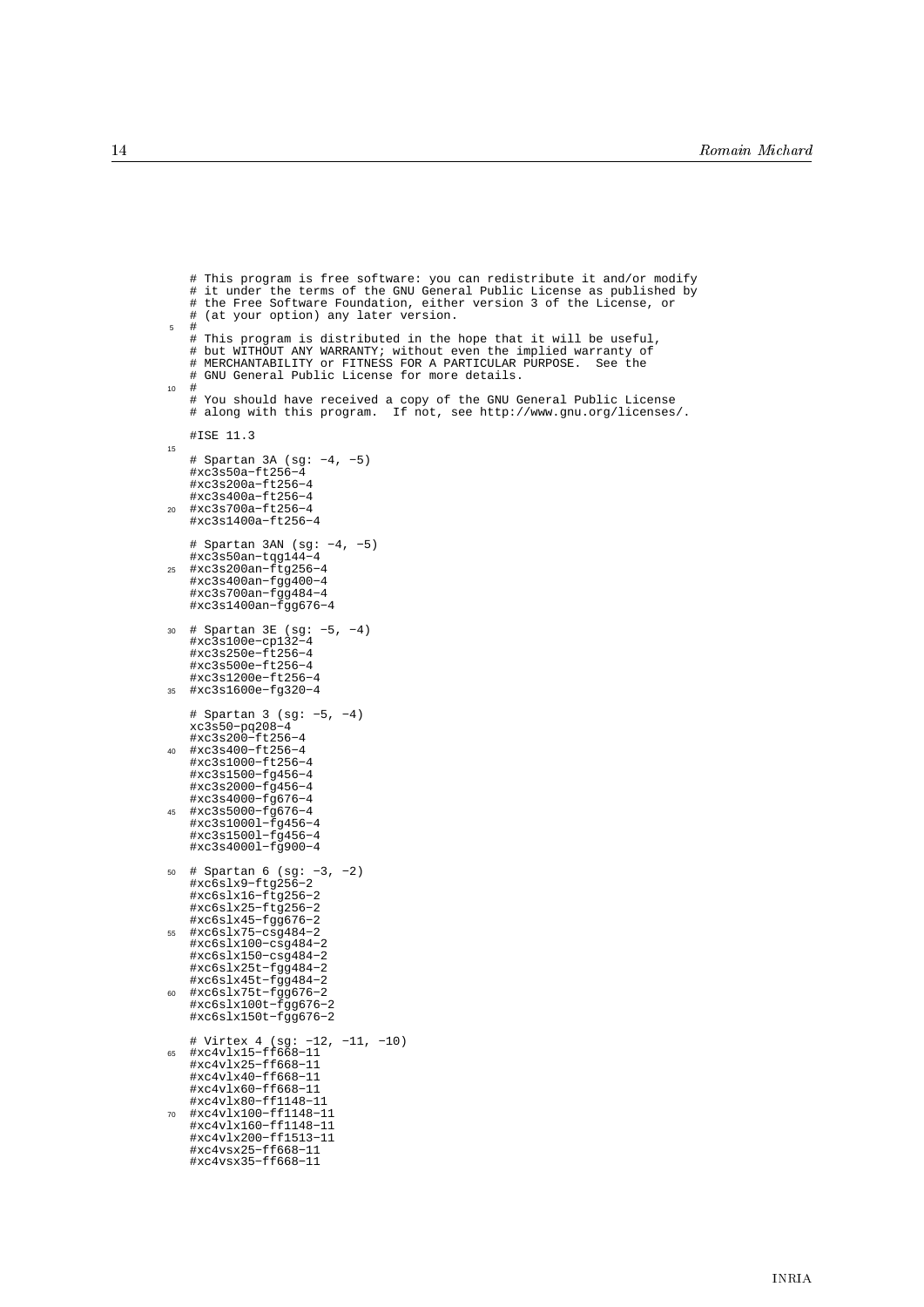<sup>75</sup> #xc4vsx55−ff1148−11 #xc4vfx12−ff668−11 #xc4vfx20−ff672−11 #xc4vfx40−ff672−11 #xc4vfx60−ff672−11 <sup>80</sup> #xc4vfx100−ff1517−11 #xc4vfx140−ff1517−11 # Virtex 5 (sg: −3, −2, −1) <sup>85</sup> #xc5vlx30−ff676−2 #xc5vlx50−ff676−2 #xc5vlx85−ff676−2 #xc5vlx110−ff676−2 #xc5vlx155−ff1760−2 <sup>90</sup> #xc5vlx220−ff1760−2 #xc5vlx330−ff1760−2 #xc5vlx20t−ff323−2 #xc5vlx30t−ff323−2 #xc5vlx50t−ff1136−2 <sup>95</sup> #xc5vlx85t−ff1136−2 #xc5vlx110t−ff1136−2 #xc5vlx155t−ff1136−2 #xc5vlx220t−ff1738−2 #xc5vlx330t−ff1738−2 <sup>100</sup> #xc5vsx35t−ff665−2 #xc5vsx50t−ff665−2 #xc5vsx95t−ff1136−2 #xc5vsx240t−ff1738−2 #xc5vfx30−ff665−2 <sup>105</sup> #xc5vfx70−ff665−2 #xc5vfx100−ff1738−2 #xc5vfx130−ff1738−2 #xc5vfx200−ff1738−2 #xc5vtx150−ff1759−2 <sup>110</sup> #xc5vtx240−ff1759−2 # Virtex 6 (sg: −3, −2, −1) #xc6vlx75t−ff784−2 <sup>115</sup> #xc6vlx130t−ff784−2 #xc6vlx195t−ff784−2 #xc6vlx240t−ff784−2 #xc6vlx365t−ff1759−2 #xc6vlx550t−ff1759−2 <sup>120</sup> #xc6vlx760−ff1760−2 #xc6vsx315t−ff1156−2 #xc6vsx475t−ff1156−2 #xc6vhx250t−ff1154−2 #xc6vhx255t−ff1155−2 <sup>125</sup> #xc6vhx380t−ff1155−2 #xc6vhx565t−ff1923−2 #xc6vcx75t−ff784−2 #xc6vcx130t−ff784−2 #xc6vcx195t−ff784−2 <sup>130</sup> #xc6vcx240t−ff784−2

Figure 2: Text with the different available FPGA architectures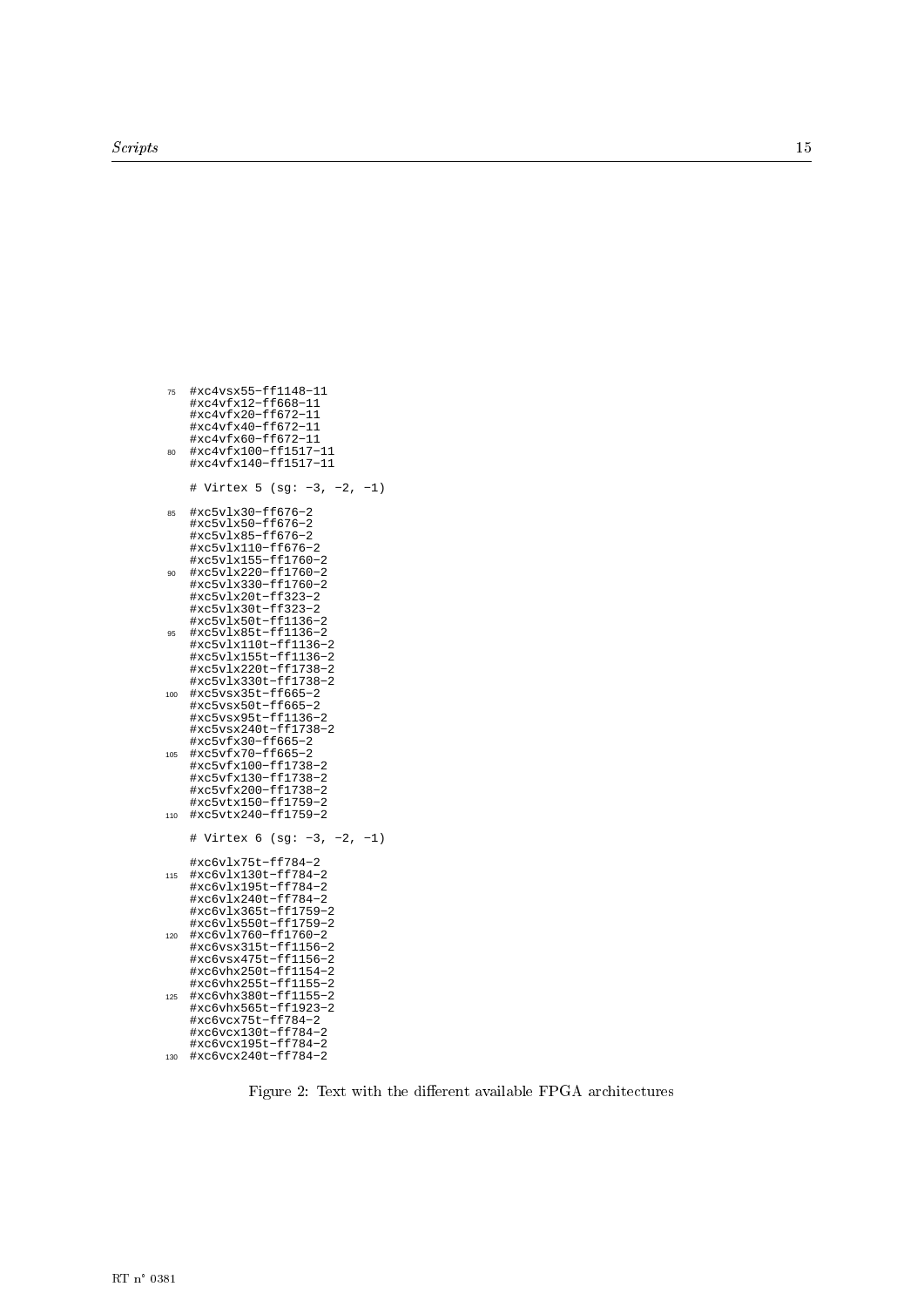```
# This program is free software: you can redistribute it and/or modify
    # it under the terms of the GNU General Public License as published by
    # the Free Software Foundation, either version 3 of the License, or
# (at your option) any later version.
# This program is distributed in the hope that it will be useful,<br># Dut WITHOUT ANY WARRANTY; without even the implied warranty of<br># MERCHANTABILITY or FITNESS FOR A PARTICULAR PURPOSE. See the<br># GNU General Public License
    \ddot{t}# You should have received a copy of the GNU General Public License
# along with this program. If not, see http://www.gnu.org/licenses/.
    #!/usr/bin/env perl
15
    # --------------------<br>system "ls *.tex > tex.lst";
system "ls *.tex > tex.lst";<br>
open lst, "<tex.lst";<br>
open out, ">syn-merge.tex";<br>
20 my $nb = 0;<br>
my $cond = 0;<br>
my $rep;
    begin{bmatrix} 1 \\ 0 \end{bmatrix}while(<lst>){<br>if($
25 if($_ =~ m/[a−z].*/ and $_ !~ m/syn−merge.tex/){
                           $rep = $_;
print "$nb $rep";
                           open rep, "< $rep";
                           while(<-rep>)30 if($_ =~ m/%-----s/){<br>$cond = 1;
                                       }
elsif($cond == 1 and $_ =~ m/%−−−−−e/){
                                                 \text{Scond} = 2i35 }
                                       elsif($cond == 1){
print out $_;
                                      }
}
40 close rep;
                           \sh++;if(\$nb == 51)\}$nb = 1;cut();
45 }
               };
    }
    end();
    close lst;
50 close out;
    exit(0);
    # −−−−−−−−−−−−−−−−−−−−−−−−−−−−−−−−−−−−−−−−−−−−−−−−−−−−−−−−−−−−−−−−−−−−
    sub begin
55 {
    my $preamble = <<EOF;<br>\\documentclass{article}<br>\\usepackage{fullpage}
60 \\begin{document}
    \\begin{table}[!ht]
\\begin{center}
     \setminusbegin{tabular}{|*{3}{r|}}
65 \\hline
    \\textbf{circuit}&\\textbf{period}&\\textbf{slices}\\\\
    \\hline
    EOF
70 print out $preamble;
    }
    # −−−−−−−−−−−−−−−−−−−−−−−−−−−−−−−−−−−−−−−−−−−−−−−−−−−−−−−−−−−−−−−−−−−−
    sub end
```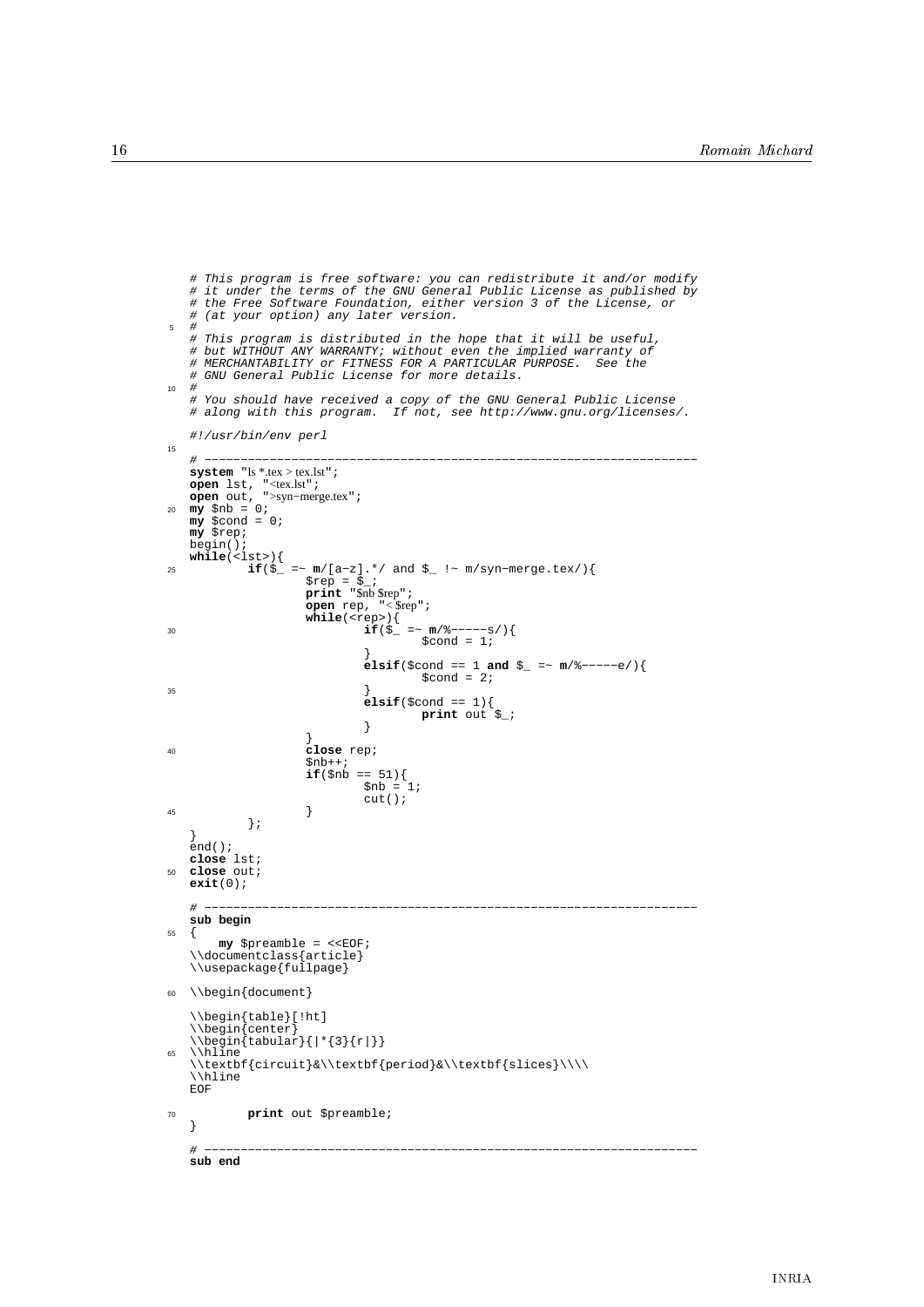```
75 {
         my $end = <EOF;
    \\end{tabular}
\\end{center}
\\end{table}
80
    \\end{document}
    EOF
              print out $end;
85 }
    # −−−−−−−−−−−−−−−−−−−−−−−−−−−−−−−−−−−−−−−−−−−−−−−−−−−−−−−−−−−−−−−−−−−−
    sub cut
    {
\text{sup} \ \text{cut} = \ \text{EOF}; \ \ \text{tabular}\\end{center}
\\end{table}
95
    \\begin{table}[!ht]
\\begin{center}
    \\begin{tabular}{|*{4}{r|}}
    \in100 \\textbf{circuit}&\\textbf{period}&\\textbf{slices}\\\\
    \\hline
    EOF<sup>11</sup>
              print out $cut;
105 }
```


```
library ieee;
     use ieee.std_logic_1164.all;
use ieee.std_logic_arith.all;
use ieee.std_logic_signed.all;
5
    entity my_adder is
                            port( x : in std_logic_vector(11 downto 0);
y : in std_logic_vector(11 downto 0);
clk : in std_logic;
10 q : out std_logic_vector(11 downto 0));
                 end entity;
architecture arch of my_adder is<br>
signal x1 : std_logic_vector (11 downto 0);<br>
signal x2 : std_logic_vector (11 downto 0);<br>
signal y1 : std_logic_vector (11 downto 0);<br>
signal y1 : std_logic_vector (11 downto 0);<br>
signal q
                 signal q2 : std_logic_vector (11 downto 0);
    begin
20 inReg: PROCESS(clk,x)
                 BEGIN
                              IF clk'event AND clk='1' THEN
                                          x1 \leq x;x2 \le x1;25 y1 < = y;y2 < y1;q1 < q2;q < q l iEND IF;
30 END PROCESS inReg;
     q2<=x2+y2;
    end architecture;
```
Figure 4: The VHDL source file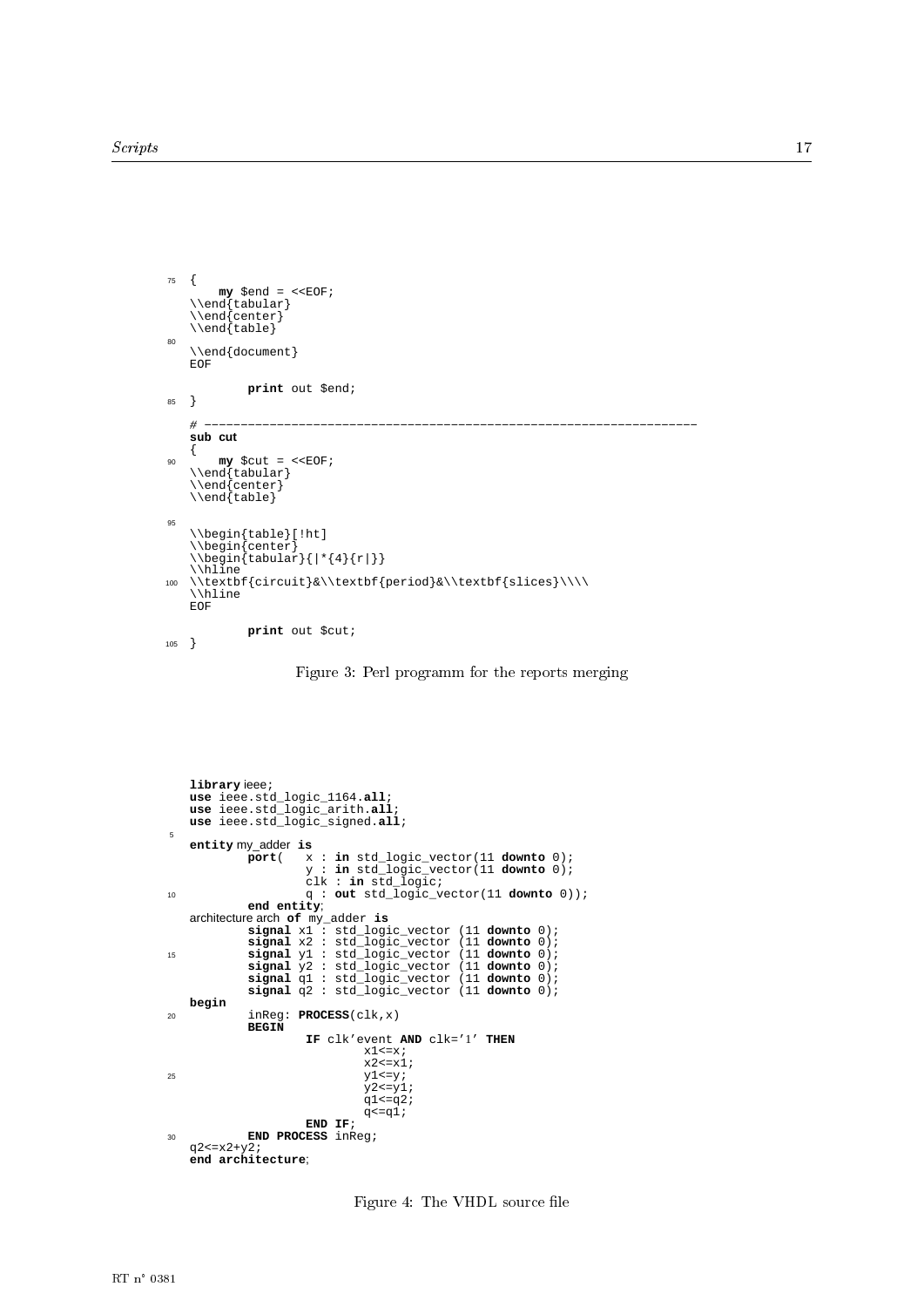# This program is free software: you can redistribute it and/or modify # it under the terms of the GNU General Public License as published by # the Free Software Foundation, either version 3 of the License, or # (at your option) any later version. <sup>5</sup> # # This program is distributed **in** the hope that it will be useful, # but WITHOUT ANY WARRANTY; without even the implied warranty of # MERCHANTABILITY or FITNESS FOR A PARTICULAR PURPOSE. See the # GNU General Public License **for** more details. <sup>10</sup> # # You should have received a copy of the GNU General Public License # along with **this** program. If not, see http://www.gnu.org/licenses/. #!/usr/bin/sh <sup>15</sup> **for** i **in** src/\*.vhd; do echo \$i; perl xlnx.pl −p 10 −v −o −m lut −t device.txt \$i; done; Figure 5: The shell script # This program is free software: you can redistribute it and/or modify # it under the terms of the GNU General Public License as published by # the Free Software Foundation, either version 3 of the License, or # (at your option) any later version. <sup>5</sup> # # This program is distributed in the hope that it will be useful, # but WITHOUT ANY WARRANTY; without even the implied warranty of # MERCHANTABILITY or FITNESS FOR A PARTICULAR PURPOSE. See the # GNU General Public License for more details. <sup>10</sup> # # You should have received a copy of the GNU General Public License # along with this program. If not, see http://www.gnu.org/licenses/. #directories definition <sup>15</sup> **set** PROOT E:/Work/INSA/synchro/work/Divers/scripts/sim **set** PVHDL \$PROOT **set** PSIM \$PROOT **puts** "Simulation starting" 20 #work library definition vlib \$PSIM/work #components compilation <sup>25</sup> vcom −work \$PSIM/work \$PVHDL/circ.vhd #component simulation vsim my\_adder <sup>30</sup> #visualisation signals add **list** −unsigned clk add **list** −unsigned x add **list** −unsigned y add **list** −unsigned q <sup>35</sup> #simulation vectors do vect.tcl #end <sup>40</sup> **puts** "Simulation ending" quit −f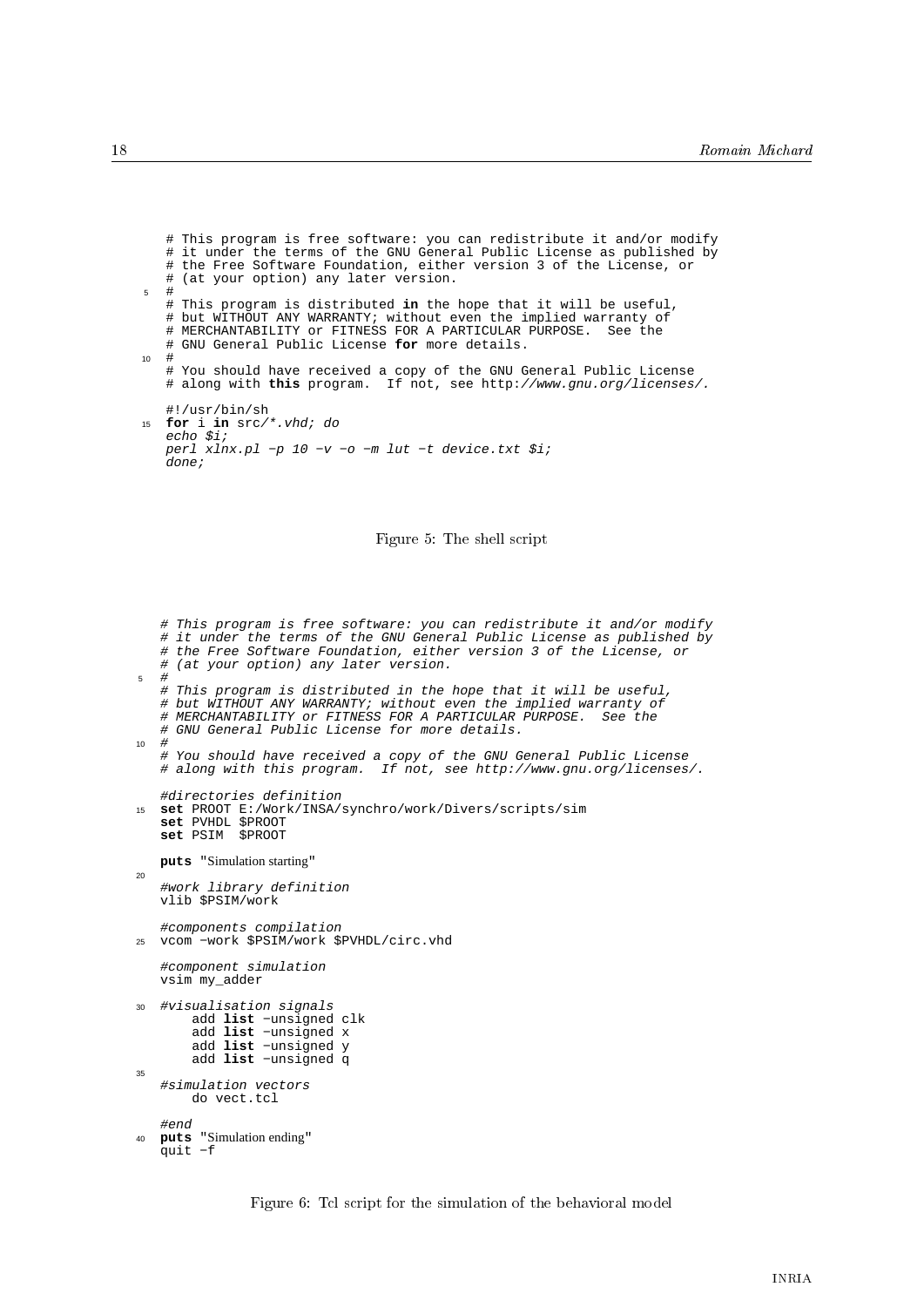#### Scripts that the set of the set of the set of the set of the set of the set of the set of the set of the set of the set of the set of the set of the set of the set of the set of the set of the set of the set of the set of

```
# This program is free software: you can redistribute it and/or modify
    # it under the terms of the GNU General Public License as published by
# the Free Software Foundation, either version 3 of the License, or
# (at your option) any later version.
5 #
    # This program is distributed in the hope that it will be useful,
# but WITHOUT ANY WARRANTY; without even the implied warranty of
    # MERCHANTABILITY or FITNESS FOR A PARTICULAR PURPOSE. See the
    # GNU General Public License for more details.
10 \frac{4}{7}# You should have received a copy of the GNU General Public License
# along with this program. If not, see http://www.gnu.org/licenses/.
    #directories definition
15 set PROOT E:/Work/INSA/synchro/work/rt−scripts/sim
    set PVHDL $PROOT
set PSIM $PROOT
   puts "Simulation starting"
20
    #work library definition
    vlib $PSIM/work
    #components compilation
25 vcom −work $PSIM/work $PVHDL/circ.sim.vhd
    #component simulation
    vsim my_adder
30 #visualisation signals
     add list −unsigned clk
 add list −unsigned x
     add list −unsigned y
 add list −unsigned q
35 
    #for XPower
    vsim −t 1ps −sdfmax "/my_adder=circ.sim.sdf" −lib work my_adder
   power add −ports −internal *
   #simulation vectors
          do vect.tcl
   power report −bsaif $PROOT/circ_xpower.saif

45 #end
   puts "Simulation ending"
    quit −f
```
Figure 7: Tcl script for the simulation of the post-place&route model and the generation of the SAIF file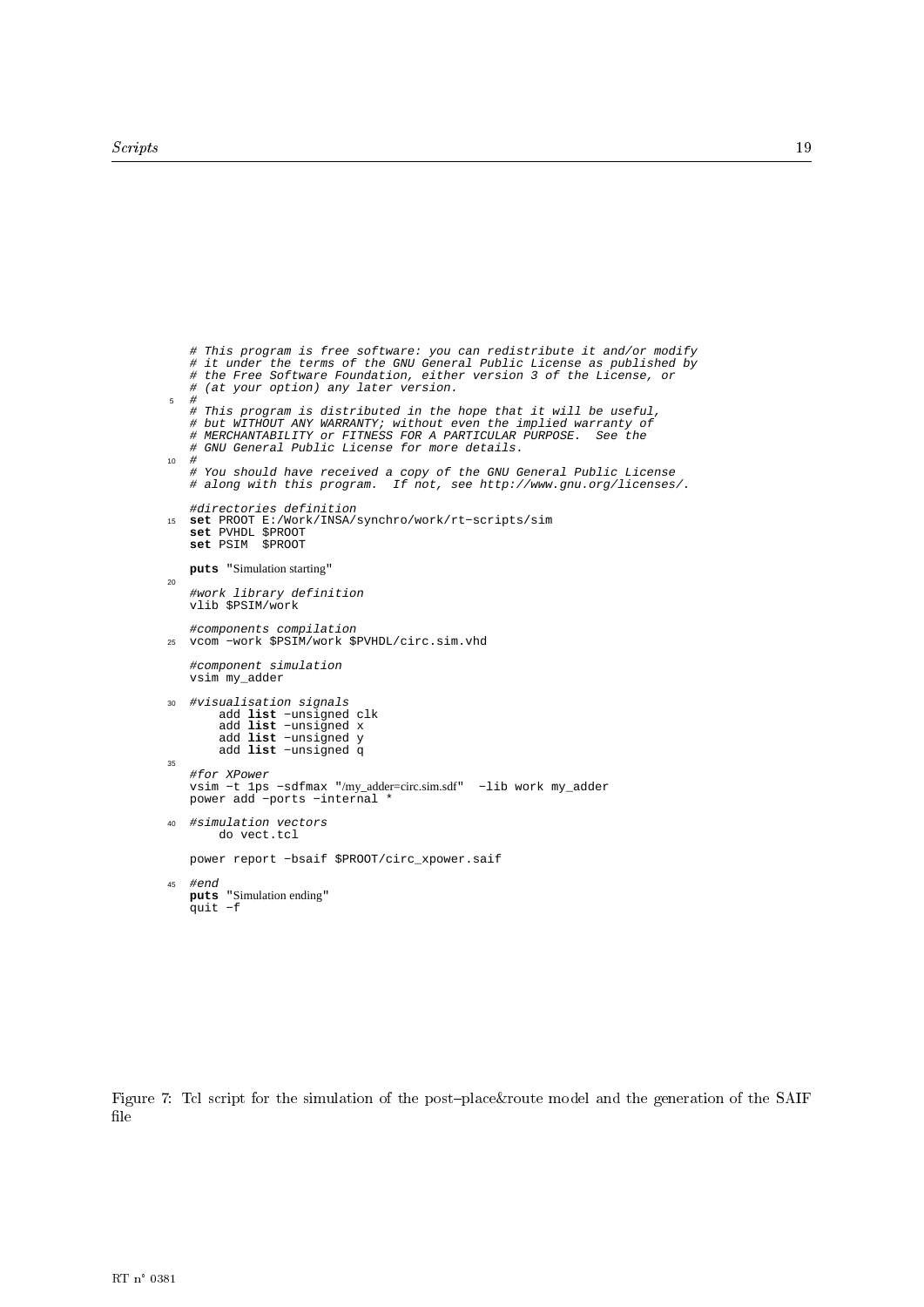```
# it under the terms of the GNU General Public License as published by
   # the Free Software Foundation, either version 3 of the License, or
   # (at your option) any later version.
5 + 4# This program is distributed in the hope that it will be useful,
   # but WITHOUT ANY WARRANTY; without even the implied warranty of
   # MERCHANTABILITY or FITNESS FOR A PARTICULAR PURPOSE. See the
   " Announant Liberal Public License for more details.<br># GNU General Public License for more details.<br>#
10 #
   # You should have received a copy of the GNU General Public License
   # along with this program. If not, see http://www.gnu.org/licenses/.
   #test vectors
15
   #parameters
   set x_size 12
   #conversion fonctions
20 proc int2bits {i {digits {} }} {
           binary scan [binary format I1 $i] B* x
            set len [string length $x]
           set low [expr $len−$digits]
           set bitvalue [string range $x $low $len]
25 }
   proc bits2int {bits} {
           set res 0
           foreach i $bits
30 set res [expr {$res*2+$i}]
           }
           set res
   }
35 proc bin2dec {num} {
           set num h[string map {1 i 0 o} $num]
    while {[regexp {[io]} $num]} {
           set num\
             [string map {0o 0 0i 1 1o 2 1i 3 2o 4 2i 5 3o 6 3i 7 4o 8 4i 9 ho h hi 
  h140 [string map {0 o0 1 o1 2 o2 3 o3 4 o4 5 i0 6 i1 7 i2 8 i3 9 i4} $num]
   ]
    }
        string range $num 1 end
   }
45 #power fonction 
   proc pwer {base p} {
        set result 1
        while {$p > 0} {
            set result [expr $result * $base]
50 set p [expr $p − 1]
    }
        return $result
   }
55 #simulation
   for {set x 1} {$x<[pwer 2 $x_size]} {set x [expr $x+111]} {
           puts $x
           force x [int2bits $x 12]
           force y [int2bits [expr {$x * 2}] 12]
60 force clk 0
           run 5 ns
           force clk 1
           run 5 ns
65 write list res.lst
   }
   #end
```
# This program is free software: you can redistribute it and/or modify